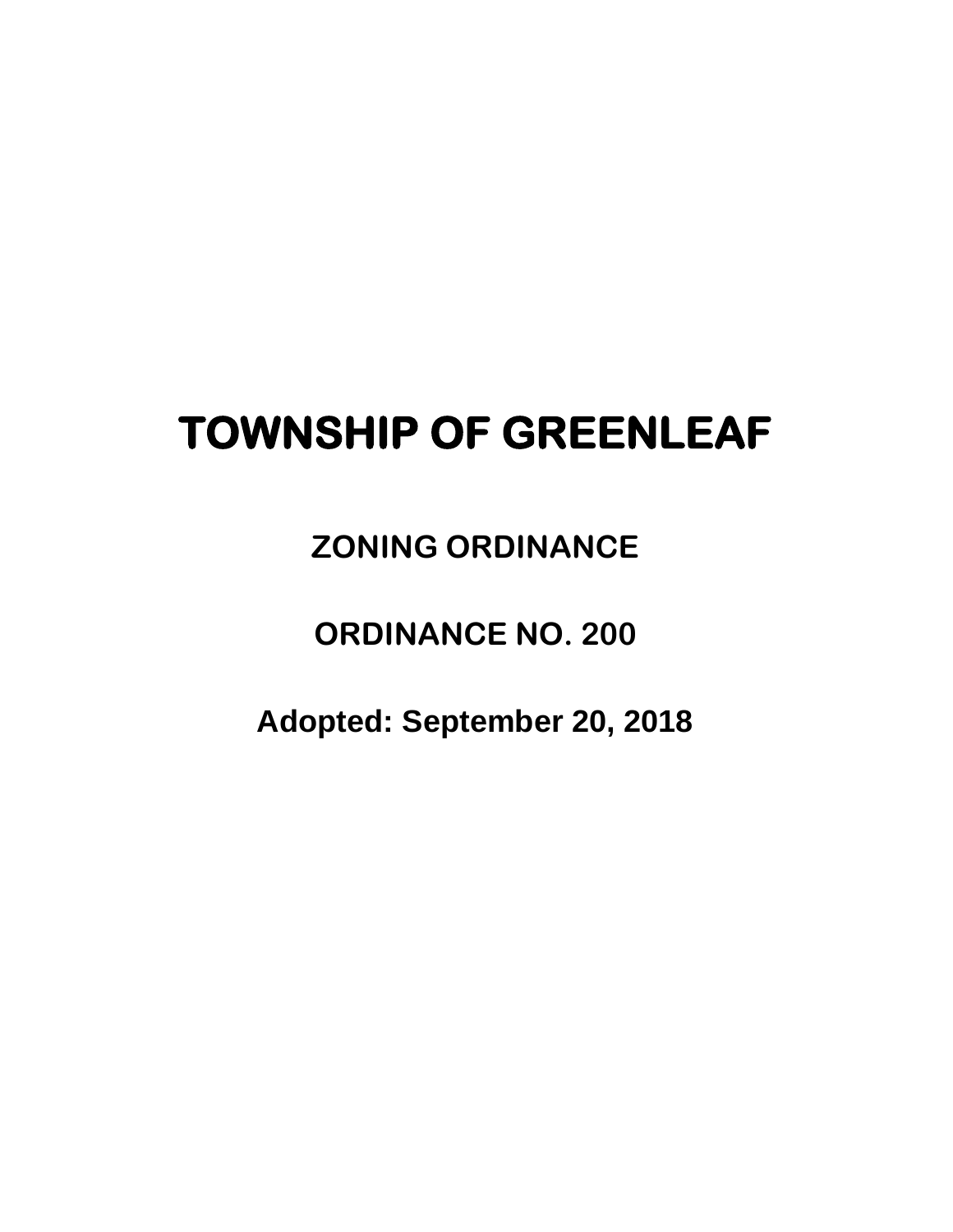# TOWNSHIP OF GREENLEAF ZONING ORDINANCE **Table of Contents**

| Article I                  |                                                                                            |  |
|----------------------------|--------------------------------------------------------------------------------------------|--|
| Section 1.01               |                                                                                            |  |
| Section 1.02               |                                                                                            |  |
| Article II                 |                                                                                            |  |
| Article III                |                                                                                            |  |
| Section 3.01               |                                                                                            |  |
| Section 3.02               |                                                                                            |  |
| Section 3.03               |                                                                                            |  |
| Article IV                 |                                                                                            |  |
| Section 4.01               |                                                                                            |  |
| Section 4.02               |                                                                                            |  |
| Section 4.03               |                                                                                            |  |
| Section 4.04               |                                                                                            |  |
| Article V                  |                                                                                            |  |
| Section 5.01               |                                                                                            |  |
| Section 5.02               |                                                                                            |  |
|                            |                                                                                            |  |
| Article VI<br>Section 6.01 |                                                                                            |  |
| Section 6.02               |                                                                                            |  |
|                            |                                                                                            |  |
| Article VII                |                                                                                            |  |
| Section 7.01               |                                                                                            |  |
| Section 7.02               |                                                                                            |  |
| Article VIII               | C Commercial District                                                                      |  |
| Section 8.01               |                                                                                            |  |
| Section 8.02               |                                                                                            |  |
| Article IX                 |                                                                                            |  |
| Section 9.01               |                                                                                            |  |
| Section 9.02               |                                                                                            |  |
| Article X                  |                                                                                            |  |
| Section 10.01              |                                                                                            |  |
| Section 10.02              |                                                                                            |  |
|                            |                                                                                            |  |
| Article XI                 |                                                                                            |  |
| Section 11.01              |                                                                                            |  |
| Section 11.02              |                                                                                            |  |
| Section 11.03              |                                                                                            |  |
| Article XII                |                                                                                            |  |
| Section 12.01              |                                                                                            |  |
| Section 12.02              |                                                                                            |  |
| Section 12.03              |                                                                                            |  |
| Section 12.04              |                                                                                            |  |
| Section 12.05              |                                                                                            |  |
| Section 12.06              |                                                                                            |  |
| Section 12.07              |                                                                                            |  |
| Section 12.08              |                                                                                            |  |
| Section 12.09              |                                                                                            |  |
| Section 12.10              |                                                                                            |  |
| Section 12.11              | Public Service Facilities, Communication Towers, and Wind Electrical Generation Towers  12 |  |
| Section 12.12              |                                                                                            |  |
| Section 12.13              |                                                                                            |  |
| Section 12.14              |                                                                                            |  |
| Section 12.15              |                                                                                            |  |
| Section 12.16              |                                                                                            |  |
| Section 12.17              |                                                                                            |  |
| Section 12.18              |                                                                                            |  |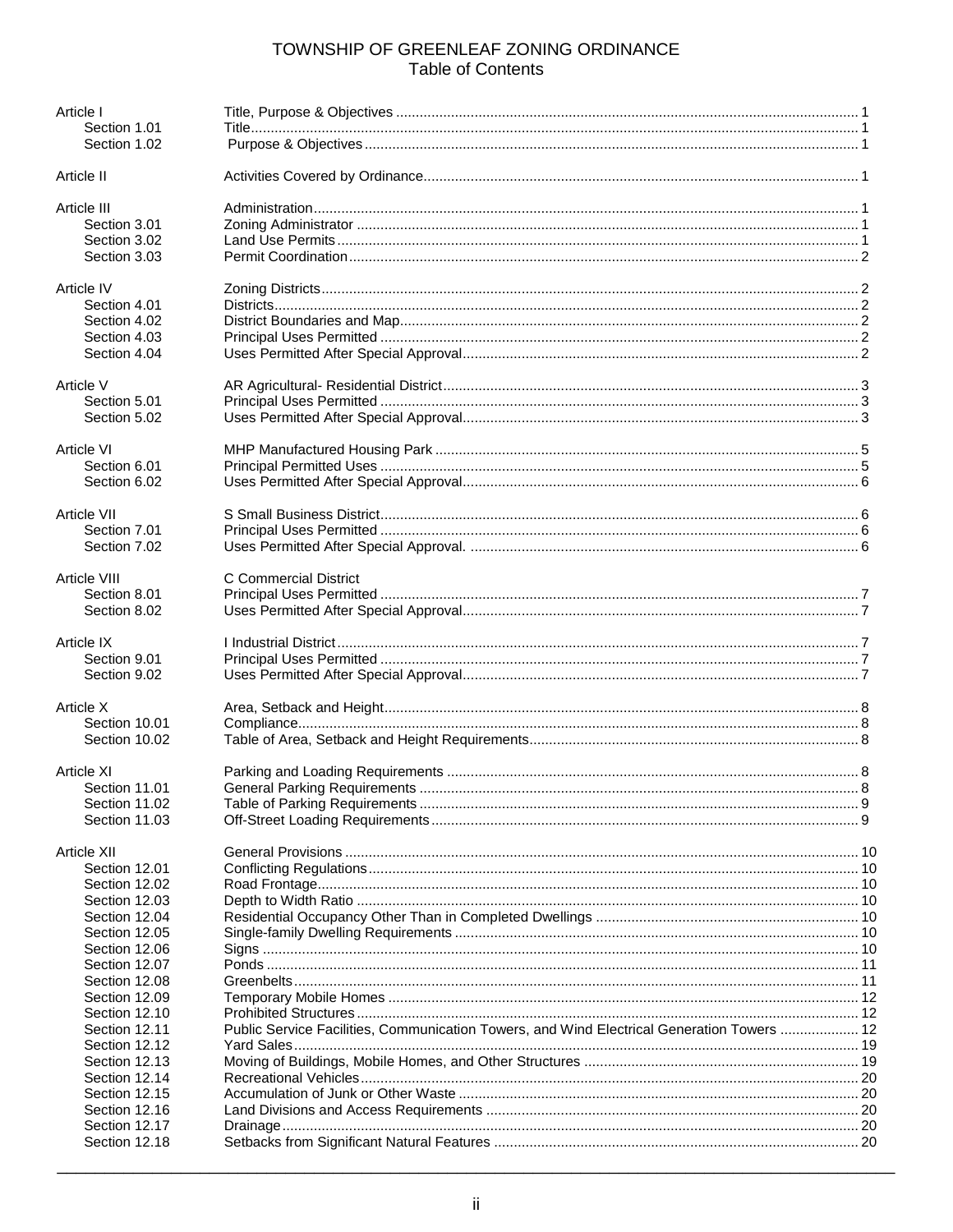# TOWNSHIP OF GREENLEAF ZONING ORDINANCE **Table of Contents**

| Article XIII       |                                                                                    |    |
|--------------------|------------------------------------------------------------------------------------|----|
| Section 13.01      |                                                                                    |    |
| Section 13.02      |                                                                                    |    |
| Section 13.03      |                                                                                    |    |
| Section 13.04      |                                                                                    |    |
|                    |                                                                                    |    |
| Article XIV        |                                                                                    |    |
| Section 14.01      |                                                                                    |    |
|                    |                                                                                    |    |
| Section 14.02      |                                                                                    |    |
| Section 14.03      |                                                                                    |    |
| <b>Article XV</b>  |                                                                                    |    |
| Section 15.01      |                                                                                    |    |
|                    |                                                                                    |    |
| Section 15.02      |                                                                                    |    |
| Section 15.03      |                                                                                    |    |
| Section 15.04      |                                                                                    |    |
| Section 15.05      |                                                                                    |    |
| Section 15.06      |                                                                                    |    |
| Section 15.07      |                                                                                    |    |
|                    |                                                                                    |    |
| Article XVI        | Procedures for Uses Permitted After Special Approval of the Planning Commission 23 |    |
| Section 16.01      |                                                                                    |    |
| Section 16.02      |                                                                                    |    |
| Section 16.03      |                                                                                    |    |
| Section 16.04      |                                                                                    |    |
| Section 16.05      |                                                                                    |    |
|                    |                                                                                    |    |
| Article XVII       |                                                                                    |    |
| Section 17.01      |                                                                                    |    |
| Section 17.02      |                                                                                    |    |
| Section 17.03      |                                                                                    |    |
| Section 17.04      |                                                                                    |    |
| Section 17.05      |                                                                                    |    |
|                    |                                                                                    |    |
| Article XVIII      |                                                                                    |    |
| Section 18.01      |                                                                                    |    |
| Section 18.02      |                                                                                    |    |
| Section 18.03      |                                                                                    |    |
|                    |                                                                                    |    |
| Section 18.04      |                                                                                    |    |
| <b>Article XIX</b> |                                                                                    |    |
| Section 19.01      |                                                                                    |    |
| Section 19.02      | Application                                                                        | 25 |
|                    |                                                                                    |    |
| Section 19.03      |                                                                                    |    |
| Section 19.04      |                                                                                    |    |
| Section 19.05      |                                                                                    |    |
| Section 19.06      |                                                                                    |    |
| Section 19.07      |                                                                                    |    |
|                    |                                                                                    |    |
| Article XX         |                                                                                    |    |
| Section 20.01      |                                                                                    |    |
| Section 20.02      |                                                                                    |    |
| <b>Article XXI</b> |                                                                                    |    |
| Section 21.01      |                                                                                    |    |
|                    |                                                                                    |    |
| Article XXII       |                                                                                    |    |
| Section 22.01      |                                                                                    |    |
| Section 22.02      |                                                                                    |    |
|                    |                                                                                    |    |
| Article XXIII      |                                                                                    |    |
| Section 23.01      |                                                                                    |    |
| Section 23.02      |                                                                                    |    |
| Section 23.03      |                                                                                    |    |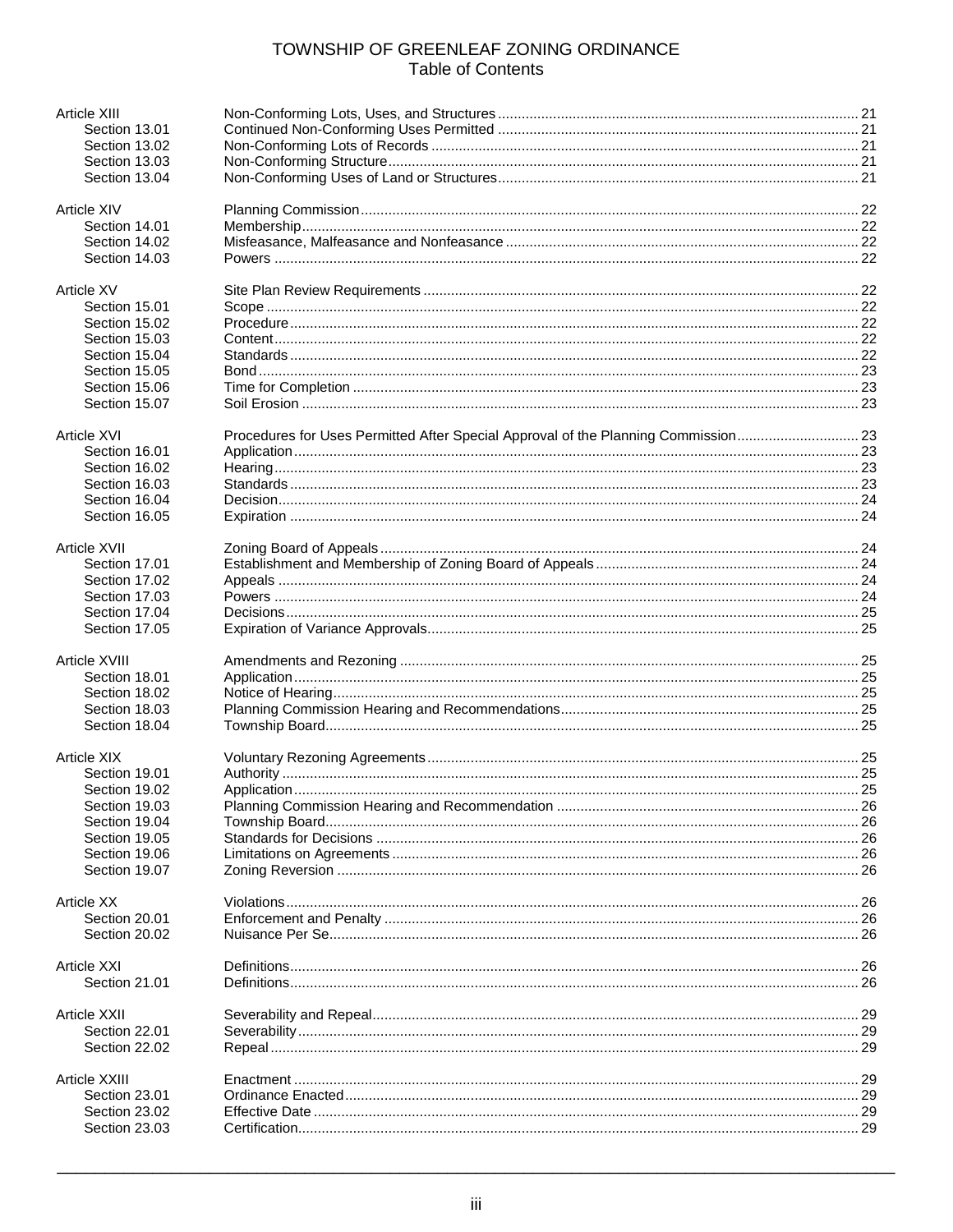#### **ORDINANCE NO. \_\_\_\_\_\_\_\_\_**

AN ORDINANCE to regulate the use of land within the Township of Greenleaf, Sanilac County, Michigan in accordance with the provisions of Public Act 110 of 2006, being the Michigan Zoning Enabling Act, as amended.

#### **THE TOWNSHIP OF GREENLEAF ORDAINS:**

#### **ARTICLE I** PURPOSE AND OBJECTIVES

Section 1.01. This Ordinance shall be known and cited as the Greenleaf Township Zoning Ordinance.

Section 1.02. PURPOSE AND OBJECTIVES. This Zoning Ordinance is based on the Michigan Zoning Enabling Act and the adopted Greenleaf Township Master Plan and any amendments to the Master Plan addressing future development patterns and development goals. This Ordinance is intended to implement the Master Plan by regulating the use of land, buildings and structures to promote the public health, safety and general welfare by accomplishing the following:

A. Establishment of zoning districts and uniform regulations applicable to each district governing the use of the land and dimensions for building and site development with such minimum regulations as are deemed necessary to carry out the provisions of this Ordinance.

B. Accommodate and promote land uses which are compatible with the Township's character and conserve the property values and stability of prime farmlands, rural residential areas, residential neighborhoods, conservation/recreation areas, and general business districts.

C. Encourage use of the lands and natural resources in accordance with their character and capability, thus preserving the sensitive and significant natural features in the Township, such as wetlands, lakes, prime farmland, topography, open space, mature vegetation and wildlife habitat. The Ordinance acknowledges the importance of these features on the long-term economic climate of all uses in the Township and the overall quality of life for Township residents.

D. Limit or prohibit improper use of land.

- E. Reduce hazards to life and property.
- F. Balance the Township's right to compatible and quality development with the property owners' rights in land.
- G. Provide property owners with reasonable, though not always direct, access to property.

H. Establish controls over potential conflicting land uses and uses which may need special regulations as Special Land Uses to be compatible with surrounding development patterns and zoning.

I. Promote the gradual elimination of uses, buildings and structures which do not conform to the regulations and standards of this Ordinance.

J. Provide for administering this Ordinance, including resolving conflicts with other ordinances, collection of fees, procedures for petitions, hearings and appeals; and to provide for any other matters authorized by the Zoning Enabling Act.

Protect natural features, ground and surface waters from pollution.

#### **ARTICLE II** ACTIVITIES COVERED BY ORDINANCE

Section 2.01. No building or structure, or part thereof, shall be erected, constructed, placed, altered, or moved; and no new use or change in use shall be made of any building, structure, or land, or part thereof; except in conformity with the provisions of this Ordinance.

#### **ARTICLE III** ADMINISTRATION

Section 3.01. ZONING ADMINISTRATOR. The provisions of this Ordinance shall be administered by a Zoning Administrator appointed by the Township Board. The Zoning Administrator shall serve under such terms and at such rate of compensation as the Township Board may determine.

Section 3.02. LAND USE PERMITS. A land use permit shall be acquired from the Zoning Administrator before any construction is undertaken, any structure is moved, or any change in the use of any land or structure is undertaken within the Township.

A. APPLICATION. A land use permit shall be applied for in writing on an application form provided by the Township.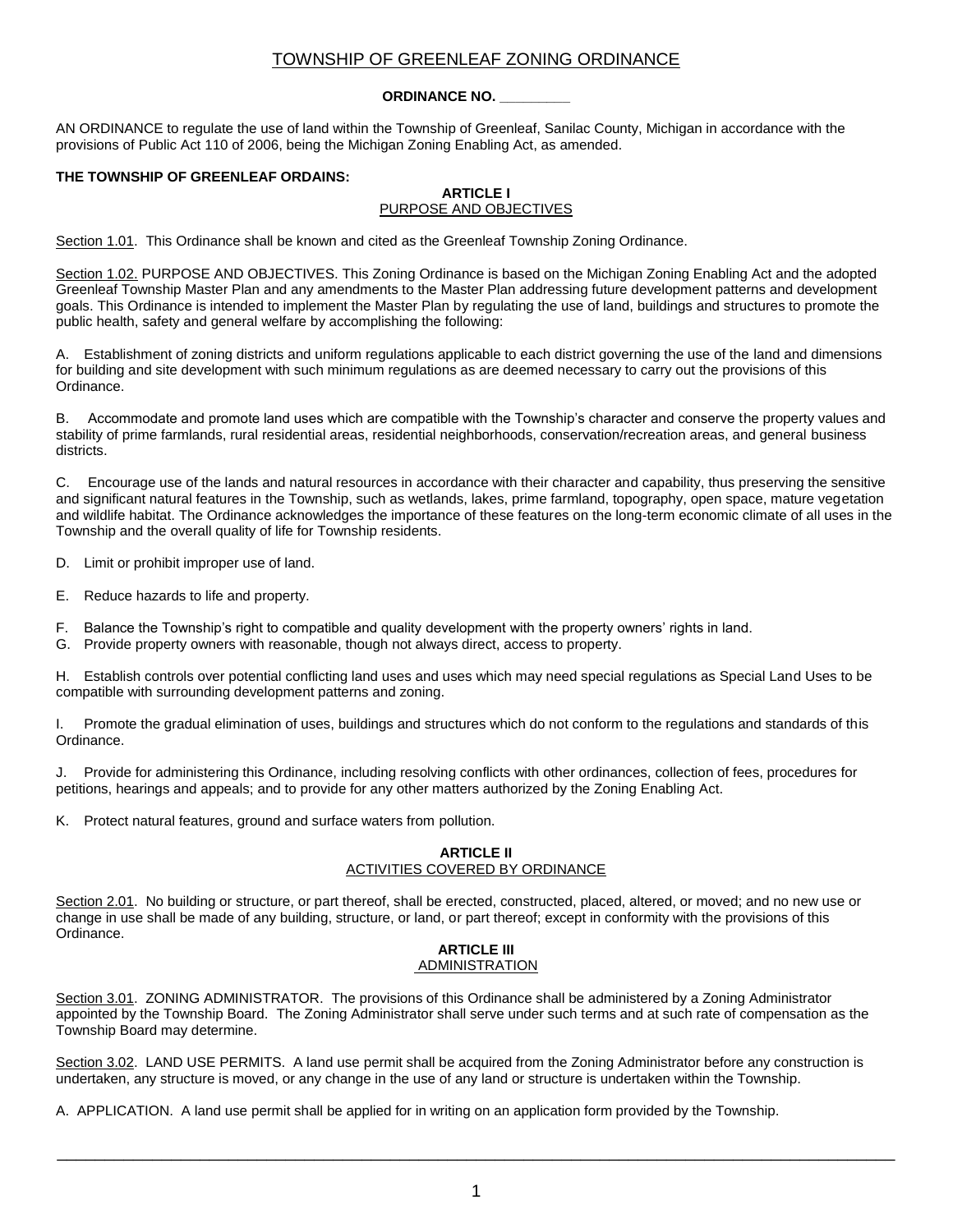B. PERMIT ISSUANCE. A land use permit shall be issued by the Zoning Administrator whenever the proposed use complies with the provisions of this Ordinance and any necessary Planning Commission, Board of Appeals, or Township Board approvals have been obtained.

C. EXPIRATION. A land use permit shall expire one year after the date of issuance unless the proposed use has been commenced within that year. Any amendment to the Zoning Ordinance shall have the effect of voiding any outstanding land use permits for uses which have not been commenced and which would violate the amendment.

D. VOID PERMITS. Any land use permit issued in error or pursuant to an application containing any false statements shall be void.

E. PRIVATE RESTRICTIONS. The Zoning Administrator shall not refuse to issue a land use permit due to violations of private covenants, agreements, or deed restrictions if the proposed use is permitted by the Zoning Ordinance.

F. FEES. The amount of any fees charged for land use permits, applications, or inspections shall be established by the Township Board.

Section 3.03. PERMIT COORDINATION. All land uses and construction activities shall conform with the provisions of this Ordinance and all applicable local, county, state and federal regulations including, but not limited to those listed below. Prior to the issuance of a Building Permit, Land Use Permit, Special Approval Use Permit, or other permit required under this Ordinance, there shall be submitted to the Zoning Administrator the following approved permits in all cases where such permits are required, or applicable:

A. Driveway permit including approved culverts, where necessary, as approved by the County Road Commission or the Michigan Department of Transportation, as applicable.

B. Septic system permit approved by the Sanilac County Health Department.

C. Soil erosion and sedimentation control permit from the Sanilac County Department of Construction and Land Use.

D. Wetland permit from the Michigan Department of Environmental Quality.

E. Permit for the Erection of towers or communication equipment from the Federal Communications Commission.

F. Other permits from local, county, state or federal authorities as pertinent such as transport, storage, use, and/or disposal of hazardous substances, waste or other materials.

G. Floodplain permit from the County Building Inspector.

H. Any other permits except Building Permit, which cannot be obtained until a Land Use Permit is obtained from the Zoning Administrator.

# **ARTICLE IV**

#### ZONING DISTRICTS

Section 4.01. DISTRICTS. The Township is hereby divided into the following zoning districts:

| AR. | Agricultural - Residential     |
|-----|--------------------------------|
| MHP | Manufactured Housing Park      |
| S   | <b>Small Business District</b> |
| C   | Commercial                     |
|     | Industrial                     |

Section 4.02. DISTRICT BOUNDARIES AND MAP. The boundaries of the zoning districts are shown on the zoning map which is a part of this Ordinance. The map shall be designated as the Greenleaf Township Zoning Map.

Section 4.03. PRINCIPAL USES PERMITTED. All uses of land or structures listed as "principal uses permitted" shall be permitted throughout the district under which they are listed. Any use not expressly listed as a "principal use permitted" is prohibited in that district, unless approval has been obtained from the Planning Commission for the use as a "use permitted after special approval".

Section 4.04. USES PERMITTED AFTER SPECIAL APPROVAL. A use of land or structures listed as "uses permitted after special approval" shall be permitted within the district under which it is listed, provided that Planning Commission approval has been granted pursuant to this Ordinance.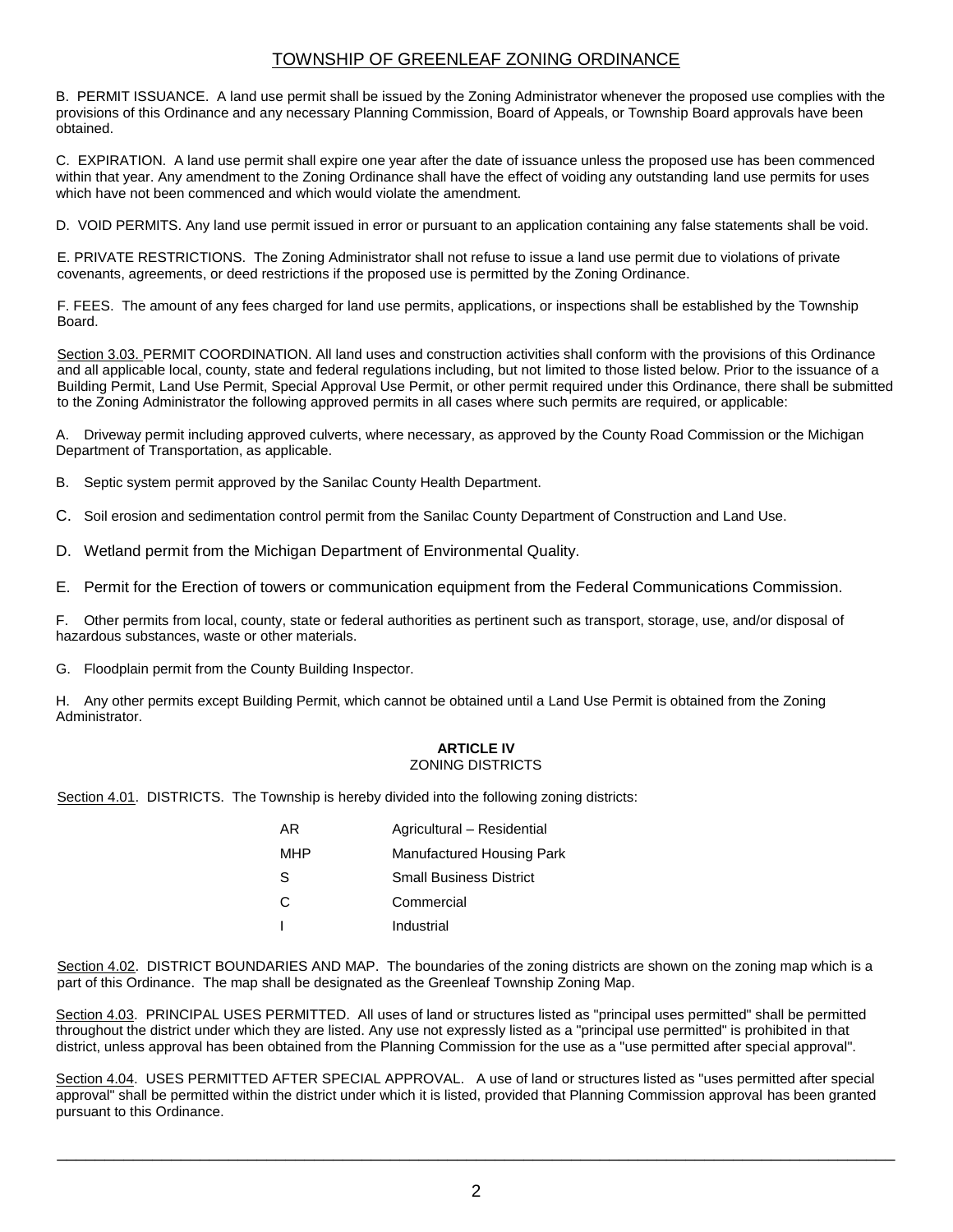#### **ARTICLE V**

## AR AGRICULTURAL - RESIDENTIAL DISTRICT

#### Section 5.01. PRINCIPAL USES PERMITTED.

- A. Farms, farm buildings, and farm uses.
- B. Livestock on parcels often (10) or more acres, as long as the generally accepted agricultural management practices adopted under the Right to Farm Act are complied with.
- C. Single-family dwellings (subject to Section 12.05).
- D. Seasonal roadside stands limited to the selling of locally raised farm produce.
- E. Family day care homes.
- F. State licensed residential facilities for six (6) or fewer residents.
- G. Home occupations
	- 1. The home occupation must be conducted entirely within an existing building.
	- 2. The home occupation shall be clearly incidental and secondary to the use of the premises as a residence.
	- 3. No noise, odor, fire hazard, or traffic congestion shall be created beyond that which is normal in a residential area.
	- 4. No outdoor storage of merchandise, materials, or items involved in the business shall be allowed. However, display of representative items for advertising purposes shall be permitted.
	- 5. There shall be no more than one (1) employee, other than family members who reside in the home on the property.
- H. Buildings, structures and uses which are accessory to any of the above-permitted uses.

Section 5.02. USES PERMITTED AFTER SPECIAL APPROVAL

- A. Public or private parks, recreation facilities, hunt club facilities, hunting preserves, campgrounds, and golf courses.
	- 1. Minimum site size shall be ten (10) acres.
	- 2. All development features shall be located so as to minimize the possibility of any adverse effect upon adjacent property. This shall include a minimum setback of one hundred (100) feet from property lines.
	- 3. Related accessory commercial uses may be permitted in conjunction with the recreation use when it is clearly incidental to the main recreational character of the property.
	- 4. Any commercial uses shall be adequately screened from abutting property.
- B. Dog kennels and the raising of fur bearing animals.
	- 1. All animals shall be housed and maintained in a safe and sanitary manner.

2. All pens and runways in dog kennels shall be screened from view from any residences or roads by buildings or greenbelt plantings. Kennels shall have restrictive fencing at least six (6) feet in height.

3. Dog kennels shall be set back a minimum of fifty (50) feet from each property line and one hundred fifty (150) feet from the road.

4. For purposes of this Section, a dog kennel is defined as any property on which four (4) or more dogs over the age of six (6) months are kept or harbored.

- C. Quarrying of soil, sand, clay, gravel or similar materials.
	- 1. Each application for special approval shall contain the following:
		- a) Names and addresses of property owners and proposed operators of the premises.
		- b) Legal description of the premises.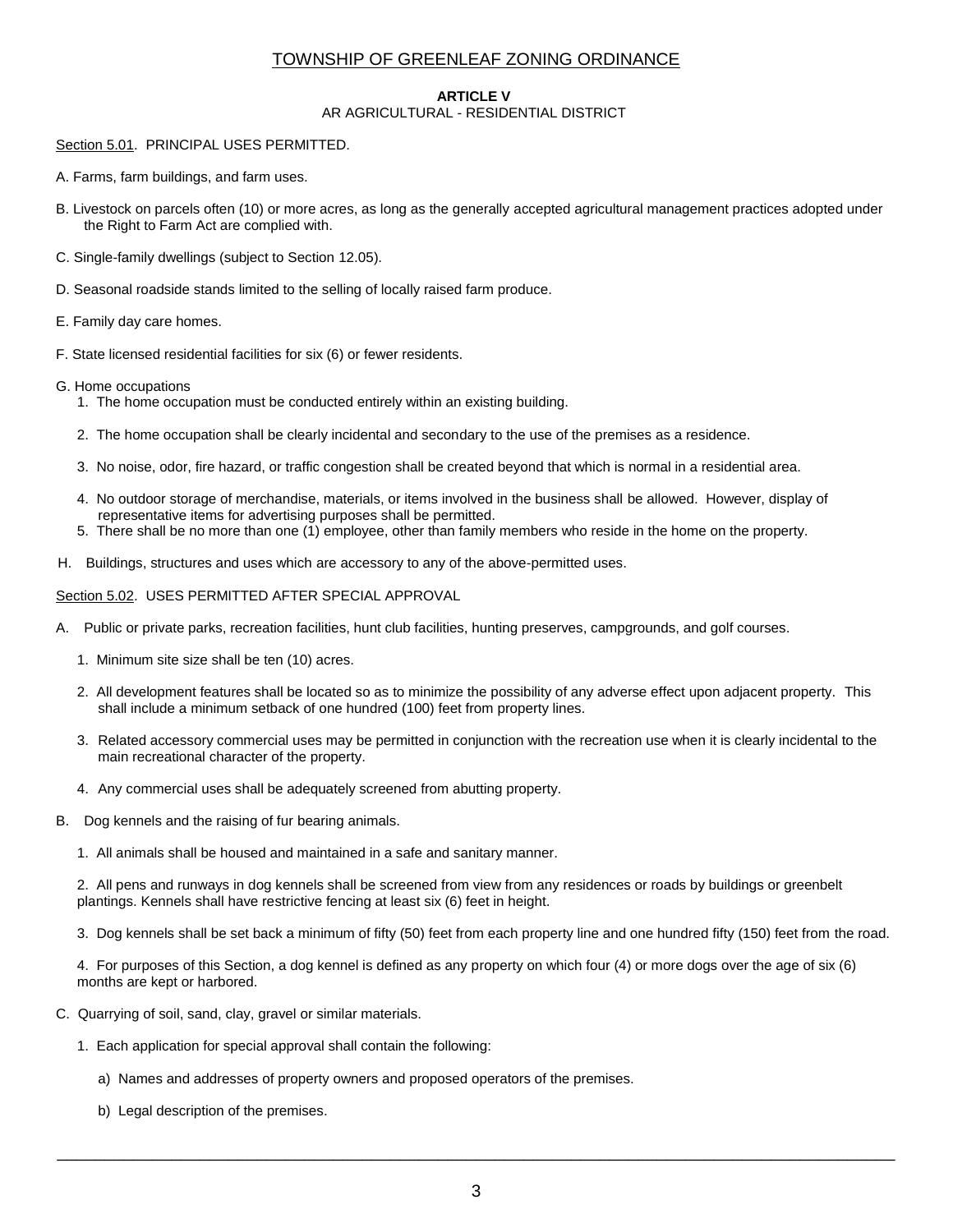c) Detailed statement as to method of operation, type of machinery or equipment to be used and estimated period of time that the operation will continue.

- d) Detailed statement as to the type of deposit proposed for extraction.
- e) Reclamation plan and detailed statement as to the proposed use of the land after quarrying or fill operations are complete.
- 2. Operational Requirements.
	- a) Pit Operations.
	- b) In operations involving excavations over five (5) feet in depth, the operator shall provide adequate safeguards to protect the public safety. The Planning Commission may require fencing, locked gates, and warning signs.
	- c) The Planning Commission may require that any gravel or dirt roads used for the purpose of ingress and egress to said excavation site be kept dust free by hard topping or chemical treatment.
	- d) The completed slopes of the banks of any excavation shall in no event exceed a minimum of three (3) feet to one (1) foot (three foot horizontal to one foot vertical).
	- e) No cut or excavation shall be made closer than two Hundred (200) feet from the centerline of the nearest road right-of-way nor closer than fifty (50) feet to the nearest property line. The Planning Commission may prescribe more strict requirements in order to give sub lateral support to surrounding property where soil or geologic conditions warrant it.
	- f) The Planning Commission shall, to ensure strict compliance with Ordinance provisions and required conditions of a permit for quarrying, require the applicant to furnish a bond in an amount determined by the Planning Commission.
- D. Two family dwellings provided each dwelling unit contains at least 1,080 square feet.
- E. Multiple family dwellings.

1. A minimum site size of three (3) acres shall be required, plus one (1) additional acre for each additional dwelling unit additional dwelling unit beyond the first three (3).

- 2. Each dwelling unit shall contain at least eight hundred (800) square feet plus 120 square feet for each bedroom beyond the first.
- F. State licensed residential facilities for seven or more residents.
- G. Group day care homes.
- H. Township and County governmental buildings, structures and facilities.
- I. Schools, churches, and cemeteries.
- J. Bed and breakfast establishments.
- K. Communications towers and wind electrical generation towers (subject to Section 12.11).
- L. Keeping of livestock on parcels less than ten (10) acres in size.
	- 1. The livestock shall be kept for noncommercial purposes such as 4-H projects or family use.
	- 2. In no event shall livestock be kept on parcels of land containing less than five (5) acres.
	- 3. No more than one (1) head of livestock maybe kept for each two and one-half (2-l/2) acres of land in the parcel.
	- 4. Adequate fencing and housing for the livestock shall be constructed prior to placing livestock on a parcel of land. Any livestock housing shall be no less than 100 feet from any property line.
- M. Cluster housing and open space.
	- 1. Open Space. Land qualifying as open space shall be land set aside for recreational, conservation or agricultural uses and preserved in an otherwise undeveloped state. Open space shall not be deemed to include areas within road rights of way, county drain easements or residential yard areas. Development of preserved open space lands or their use for other than recreation, conservation or agriculture purposes shall be prohibited.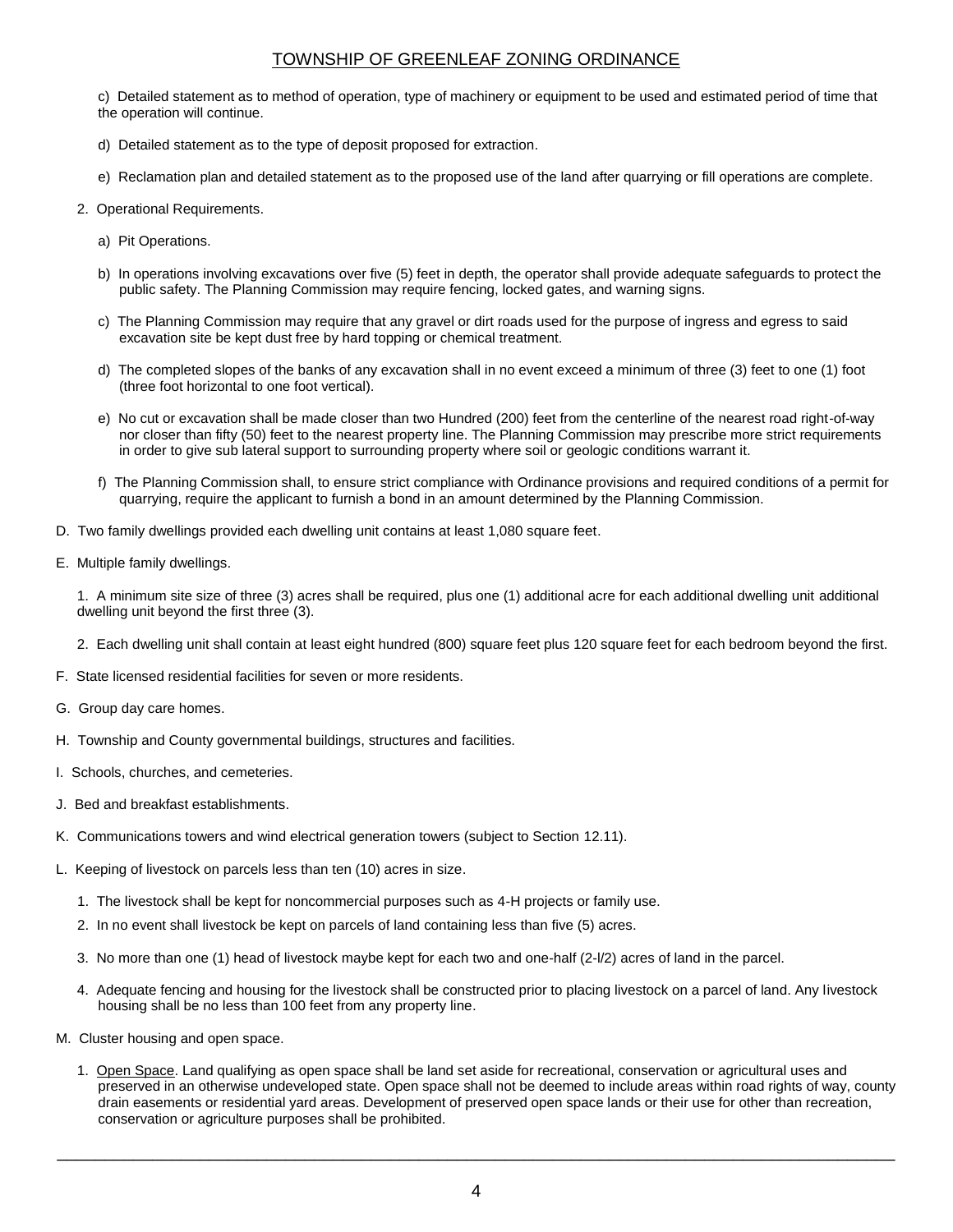- 2. Open Space Minimum. A single-family cluster development must preserve open space equal to a minimum of fifty (50%) percent of the total area of the parcel on which the cluster housing is constructed.
- 3. Features To Be Preserved. In order to approve a cluster housing proposal, the Planning Commission must determine that the parcel of land contains natural features which would be preserved through the use of cluster development. Such features must include at least one of the following:
	- a) Natural stands of large trees
	- b) Natural habitat for wildlife
	- c) Unusual topographic features
	- d) Productive farmland
	- e) Water or wetland areas
- 4. Reduction of Minimum Lot Area. Within a cluster housing development, the Planning Commission may allow a dwelling unit density greater than otherwise permitted in the AR zoning district. The minimum lot area for each dwelling unit required in the AR zoning district may be reduced by the Planning Commission to no less than one-half (1/2) acre to accommodate a cluster housing development. Proposed lots under one (1) acre in size shall meet the septic standards of the county health department.
- 5. Reduction of Setbacks and Lot Dimensions. In areas approved for cluster housing, the required setbacks and lot widths may be reduced by the Planning Commission, subject to the following standards:
	- a) The minimum side yard setbacks shall be no less than twenty (20) feet.
	- b) The minimum rear yard setback shall be no less than twenty-five (25) feet
	- c) The minimum front yard setback shall be no less than one hundred (100) feet.
	- d) The minimum lot width shall be no less than one hundred (100) feet.
	- e) The maximum depth to width ratio shall be no greater than six (6) to one (1).
- 6. Common Ownership of Preserved Areas. Any land intended to be used as common area by home owners shall be set aside for their exclusive use. All such lands shall be designated on the site plan and shall be protected by restrictions running with the land. The restrictions shall be reviewed and approved by the Township Attorney to assure the following:
	- a) That title to the open space would be held in common by the owners of all dwelling units in the cluster development.
	- b) That a permanent organization for maintenance and management of such areas would be assured by legal documents prior to the issuance of any building permits or the sale of any property.
	- c) That the restrictions would be sufficient to assure the permanent preservation of the open space.
	- d) That the restrictions could be enforced by all property owners and by the Township.
- 7. Preserved Areas Not Owned in Common. Land areas which are to be preserved but not held in common ownership shall be designated on the site plan and shall be protected by restrictions necessary with the land. The restrictions shall be reviewed and approved by the Township Attorney to assure the following:
	- a) That the proposed manner of holding title to the preserved open land is acceptable to the Township.
	- b) That the proposed restrictions would adequately preserve the natural features and regulate the use of the open land.
	- c) That the restrictions could be enforced by all property owners and by the Township.

## **ARTICLE VI**

#### MHP Manufactured Housing Park

Section 6.01. PRINCIPAL.PERMITTED USES.

A. Manufactured housing parks.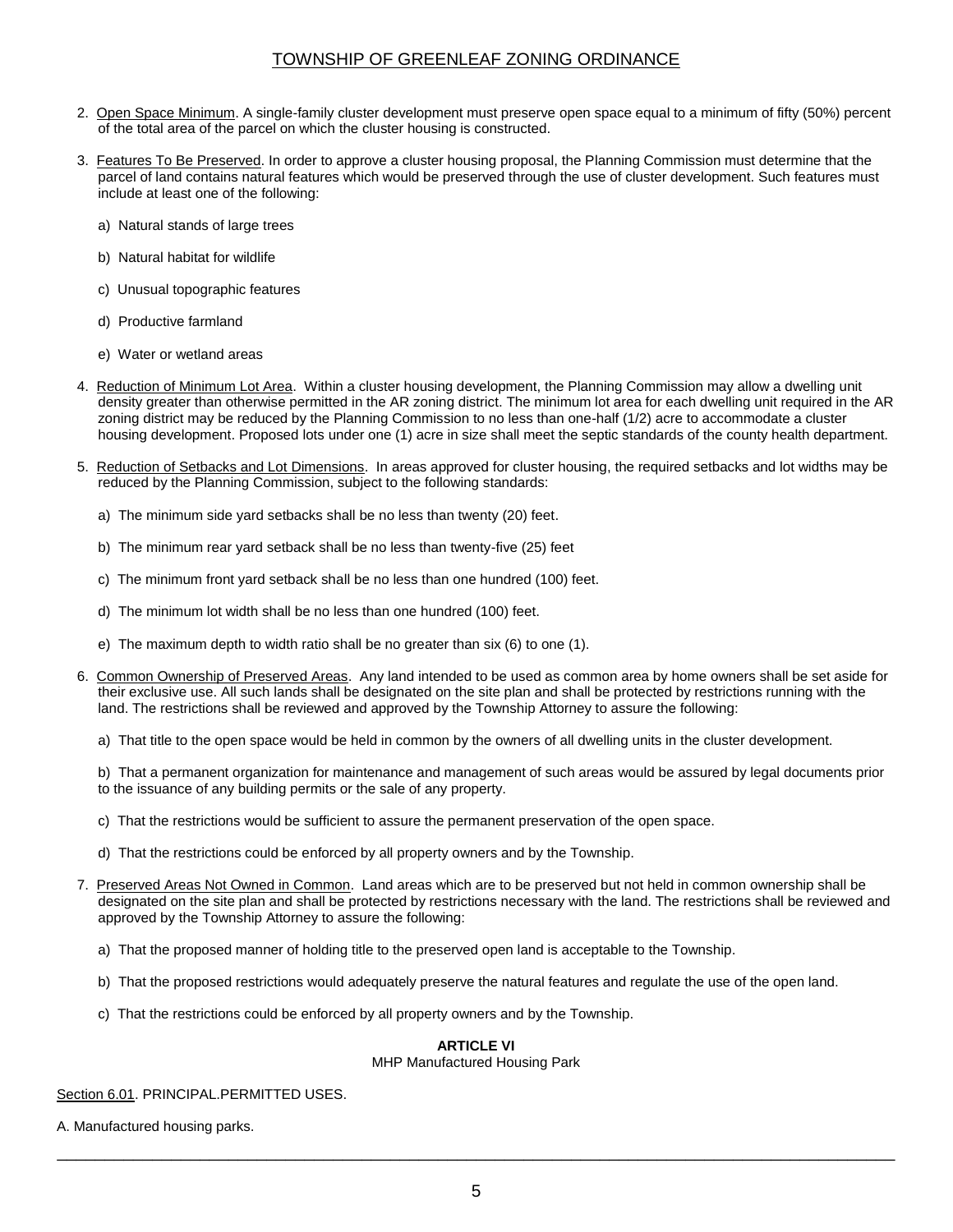- 1. The minimum size of the park shall be 30 acres.
- 2. The minimum width of the park property shall be 1,000 feet.
- B. Single-family dwellings, subject to Section 12.05.
- C. Crop production.
- D. Family day care homes.
- E. State licensed residential facilities for six or fewer residents.
- F. Buildings, structures and uses which are accessory to any of the above-permitted uses.

#### Section 6.02. USES PERMITTED AFTER SPECIAL APPROVAL.

- A. Two-family dwellings, subject to the requirements of Section 5.02.D.
- B. Recreational facilities, campgrounds, and golf courses, subject to the requirements of Section 5.02.A.
- C. Home occupations subject to the requirements of Section 5.01.G.
- D. Group day care homes.
- E. Governmental buildings, structures, facilities, and parks.
- F. Schools and churches.
- G. Convalescent homes.
- H. Detention and penal facilities, including rehabilitation camps.
- I. Communication towers and wind electrical generation towers (subject to Section 12.11).

#### **ARTICLE VII S Small Business District**

#### Section 7.01. PRINCIPAL USES PERMITTED.

- A. Any retail business which sells or rents merchandise within a completely enclosed building.
- B. Personal service establishments such as restaurants, taverns, laundromats, barber shops, beauty shops, and dry cleaning establishments.
- C. Repair shops for consumer items such as watches, shoes, furniture and appliances.
- D. Professional and business offices.
- E. Financial institutions.
- F. Funeral homes and mortuaries
- G. Mini-storage facilities which provide storage space for personal use.
- H. Hotels, motels, lodge halls, private clubs, auditoriums, and indoor recreational establishments.
- I. Schools, churches, and publicly-owned buildings or facilities.
- J. Buildings, structures and uses which are accessory to any of the above permitted uses.

#### Section 7.02. USES PERMITTED AFTER SPECIAL APPROVAL.

A. Single-family dwellings, subject to the requirements of Section 12.05.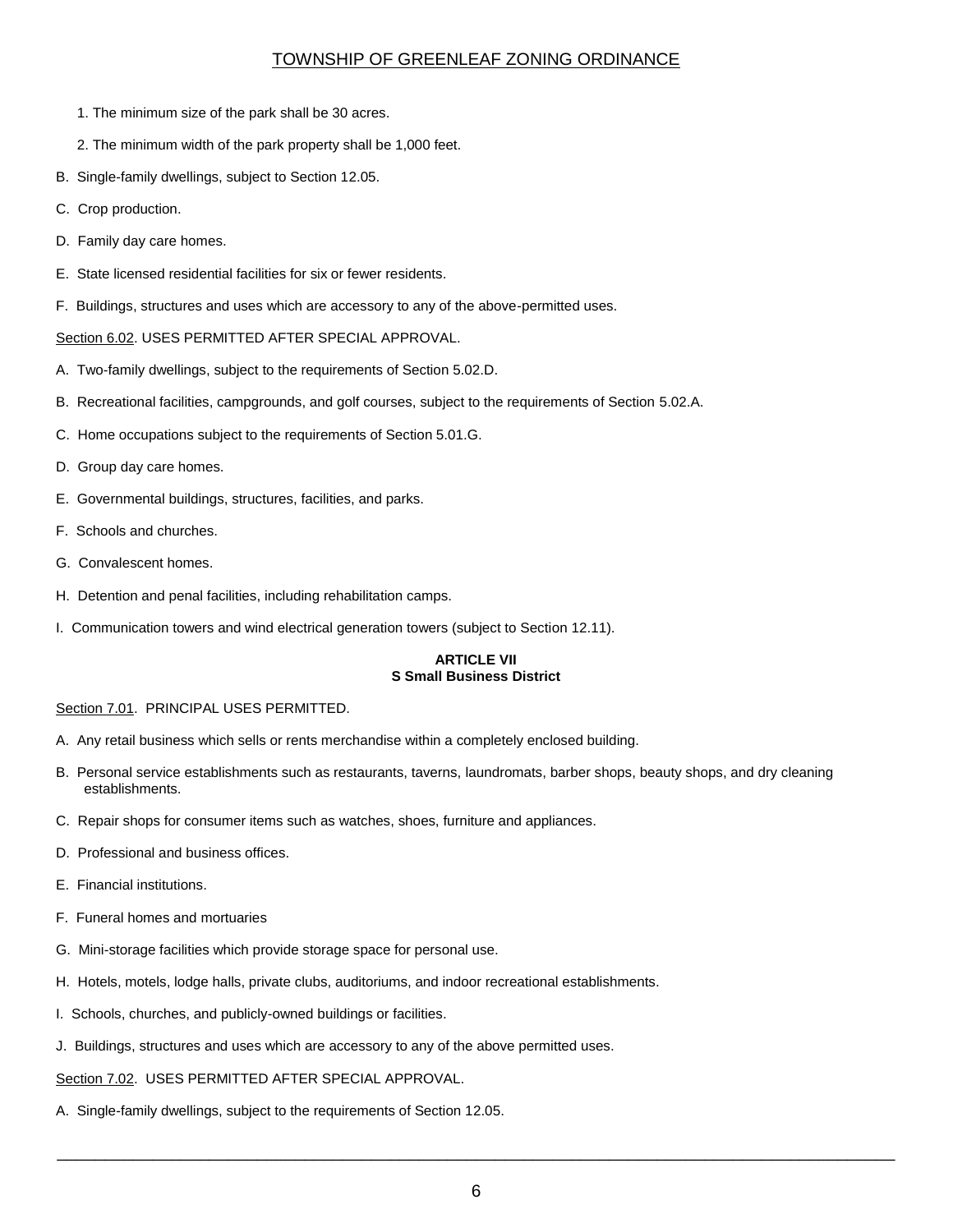B. Communications towers and wind electrical generation towers (pursuant to Sections 12.11).

# **ARTICLE VIII**

C Commercial District

Section 8.01. PRINCIPAL USES PERMITTED.

- A. Any retail business which sells or rents merchandise within a completely enclosed building.
- B. Personal service establishments such as restaurants, taverns, laundromats, barber shops, beauty shops, and dry cleaning establishments.
- C. Repair shops for consumer items such as watches, shoes, furniture and appliances.
- D. Professional and business offices.
- E. Financial institutions.
- F. Funeral homes and mortuaries
- G. Mini-storage facilities which provide storage space for personal use.
- H. Hotels, motels, lodge halls, private clubs, auditoriums, and indoor recreational establishments.
- I. Schools, churches, and publicly-owned buildings or facilities.
- J. Buildings, structures and uses which are accessory to any of the above permitted uses.

Section 8.02. USES PERMITTED AFTER SPECIAL APPROVAL.

- A. Open-air businesses such as drive-in theaters, fuel or propane sales, race tracks, used car sales, farm machinery sales, outdoor recreational facilities, or any retail business activities which are conducted entirely or partially outside of an enclosed building.
- B. Repair, service, or storage facilities for automobiles, trucks, construction equipment, farm machinery, and similar equipment. Any outside storage shall comply with the applicable provisions of the Junkyard, Salvage Yard and Equipment/Motor Vehicle Facility Ordinance.
- C. Single-family dwellings, subject to the requirements of Section 12.05.
- D. Communications towers and wind electrical generation towers (pursuant to Section 12.11).
- E. Billboards, pursuant to Section 12.06.

## **ARTICLE IX**

#### I Industrial District

#### Section 9.01. PRINCIPAL USES PERMITTED.

- A. Factories engaged in manufacturing, assembling, machining, or other industrial production.
- B. Truck terminals, railroad yards and airports.
- C. Laboratories.
- D. Warehousing, storage, or wholesale facilities.
- E. Fuel storage facilities and fuel transfer facilities, including propane, petroleum, ethanol, and similar fuels.
- F. Buildings, structures, and uses which are accessory to any of the above permitted uses.

Section 9.02. USES PERMITTED AFTER SPECIAL APPROVAL.

A. Junk or salvage yards. Any such yard shall comply with the applicable provisions of the Junkyard, Salvage Yard and Equipment/Motor Vehicle Facility Ordinance.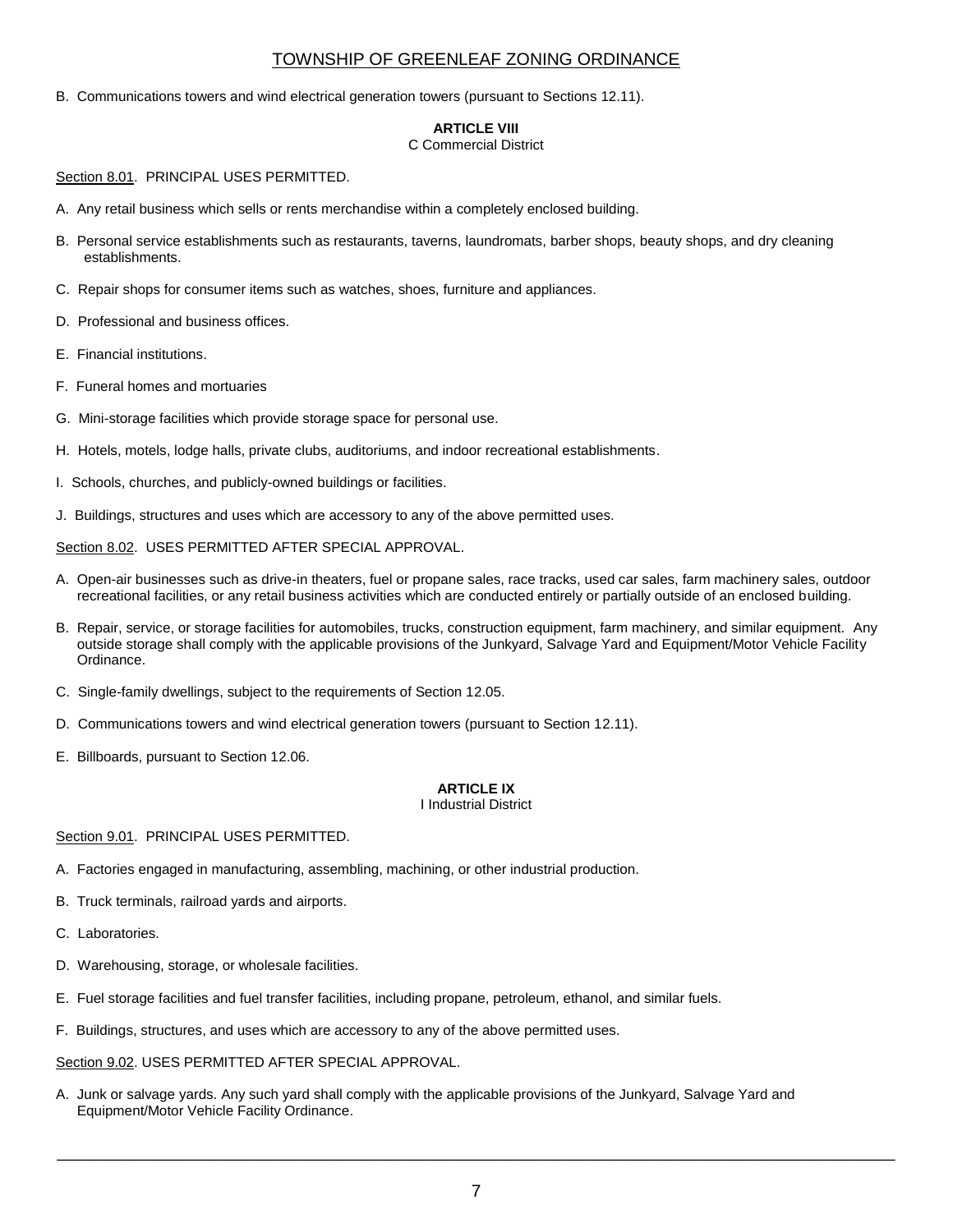- B. Sewage treatment plants and similar facilities.
	- 1. Must comply with all regulations of the State of Michigan.
	- 2. Must be completely enclosed by an obscuring wall, fence, or greenbelt.
- C. Slaughter houses and meat processing facilities.
- D. Industries involving the processing, treatment, use or storage of explosives, toxic chemicals, radioactive, or other hazardous materials.
- E. Communications towers and wind electrical generation towers (pursuant to Section 12.11).
- F. Billboards, pursuant to Section 12.06.

## **ARTICLE X**

#### Area, Setback and Height

#### Section 10.01 COMPLIANCE

A. All lots and structures shall comply with the area, setback, and height requirements of Section 10.02, unless different requirements are specified as a condition for a use permitted after special approval or pursuant to a variance.

## Section 10.02 TABLE OF AREA, SETBACK AND HEIGHT REQUIREMENTS

| Zoning<br><b>District</b>                                                                                                  | Minimum Lot<br>Area Per<br>Dwelling Unit<br>Or<br>Commercial/<br>Industrial Bldg.<br>(In Sq. ft.) | <b>Minimum</b><br>Lot Width<br>(In feet)<br>(1) | <b>Minimum</b><br><b>Front Yard</b><br>Setback<br>(In feet)<br>(2) | Minimum<br>Side Yard<br>Setback<br>(In feet) | <b>Minimum</b><br>Rear Yard<br>Setback<br>(In feet) | Minimum<br>Floor<br>Area Per<br><b>Dwelling</b><br>(In Sq. ft.)<br>$(3)$ $(4)$ | Maximum<br><b>Building</b><br>Height<br>(In feet) |
|----------------------------------------------------------------------------------------------------------------------------|---------------------------------------------------------------------------------------------------|-------------------------------------------------|--------------------------------------------------------------------|----------------------------------------------|-----------------------------------------------------|--------------------------------------------------------------------------------|---------------------------------------------------|
| AR.                                                                                                                        | 2 acres                                                                                           | 165                                             | 100                                                                | 25                                           | 35                                                  | 840                                                                            | 100                                               |
| MHP(5)                                                                                                                     |                                                                                                   |                                                 |                                                                    |                                              |                                                     |                                                                                |                                                   |
| S                                                                                                                          | 2 acres                                                                                           | 165                                             | 100                                                                | 25                                           | 35                                                  |                                                                                | 50                                                |
| $\mathsf{C}$                                                                                                               | 2 acres                                                                                           | 165                                             | 100                                                                | 25                                           | 35                                                  |                                                                                | 50                                                |
|                                                                                                                            | 5 acres                                                                                           | 330                                             | 100                                                                | 25                                           | 35                                                  |                                                                                | 50                                                |
| (1) Measured at minimum front yard setback line.                                                                           |                                                                                                   |                                                 |                                                                    |                                              |                                                     |                                                                                |                                                   |
| (2) Measured from center of road. In the case of state highways M-81 and M-53 the minimum front yard setback shall be150ft |                                                                                                   |                                                 |                                                                    |                                              |                                                     |                                                                                |                                                   |
|                                                                                                                            | (3) The minimum floor area shall be required on the first floor and shall be evolusive of porches |                                                 |                                                                    |                                              |                                                     |                                                                                |                                                   |

(3) The minimum floor area shall be required on the first floor and shall be exclusive of porches. (4) The minimum square feet of floor area per dwelling unit in multiple family dwellings shall be 800 square feet and shall be increased by 120 square feet for any additional bedroom beyond the first bedroom

(5) Regulated by the Michigan Manufactured Housing Commission.

## **ARTICLE XI**

#### Parking and Loading Requirements

Section 11.01. GENERAL PARKING REQUIREMENTS. In all zoning districts, off-street parking facilities for the storage and parking of motor vehicles shall be provided as required below. The parking spaces shall be maintained and shall not be encroached upon so long as the main building or structure remains, unless an equivalent number of parking spaces are provided elsewhere.

- A. MINIMUM PARKING SPACE SIZE. Each parking space shall be at least 10 feet wide and 20 feet long, exclusive of drives.
- B. MINIMUM WIDTH OF ACCESS LANES IN PARKING AREAS. The minimum width of access lanes for parking spaces in parking lots shall be twenty-five (25) feet.
- C. LOCATION OF PARKING SPACE. The parking facilities shall be located on the same lot or within five hundred (500) feet of the permitted uses requiring the parking.
- D. SEATING. As used in this Article for parking requirements, a seat shall mean either an individual chair or each twenty-four (24) inches of seating facilities.
- E. SIMILAR USES AND REQUIREMENTS. In the case of a use not specifically mentioned, the requirements of off-street parking for a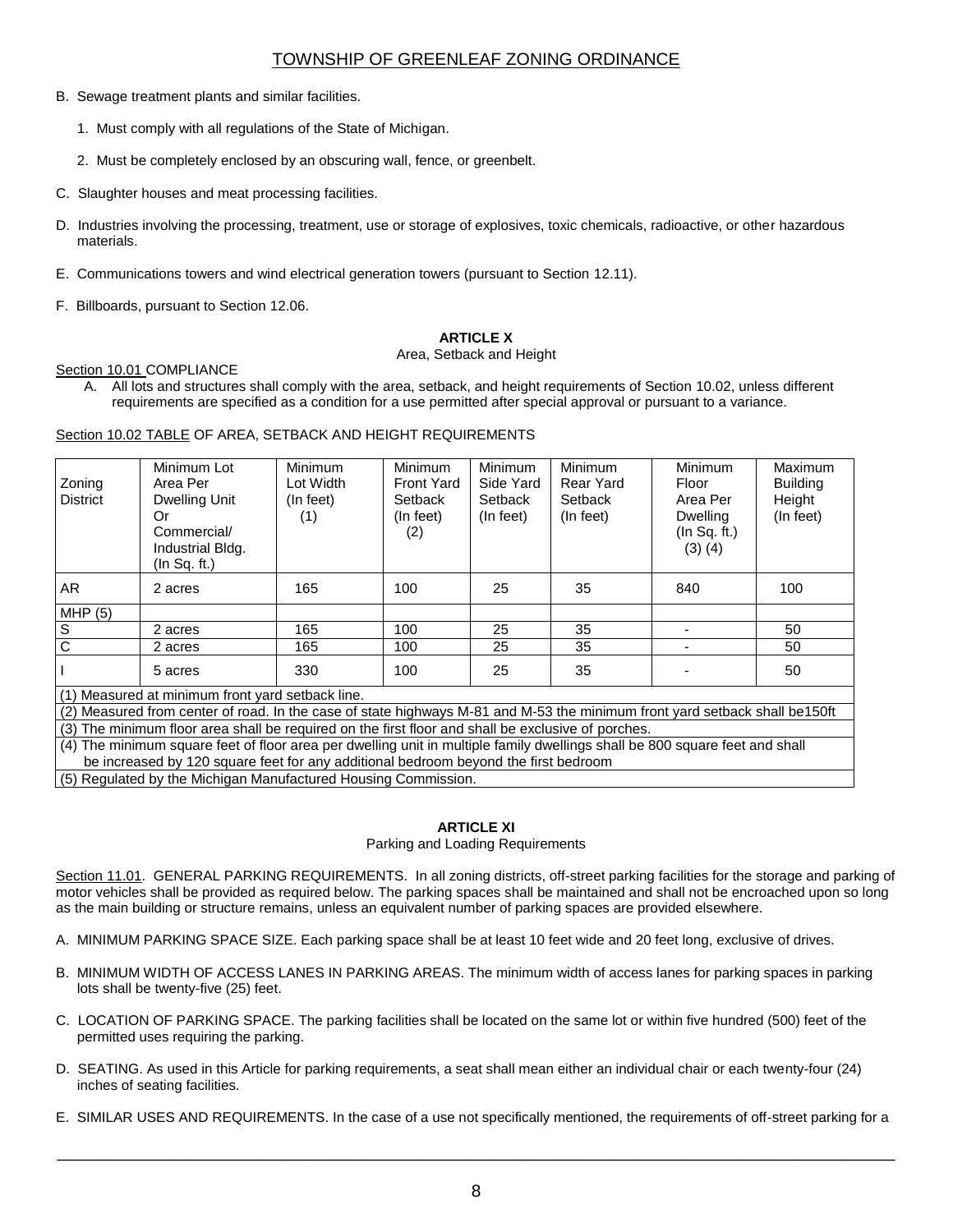use which is similar shall apply.

- F. EXISTING OFF-STREET PARKING. Off-street parking existing at the effective date of this Ordinance which serves an existing building or use shall not be reduced in size to less than that required under the terms of this Ordinance.
- G. DRAINAGE. All parking areas shall be drained so as to dispose of surface water which might accumulate within or upon such area. Drainage shall be provided to ditches, retention ponds or entirely on to the property on which the parking lot is located.
- H. ILLUMINATION. Any illumination provided for parking areas shall be deflected away from adjacent residential areas.
- I. HARD SURFACING. All required parking areas shall be paved with asphalt, concrete binder, or compacted limestone. This shall not apply to single-family residences.

Section 11.02. TABLE OF PARKING REQUIREMENTS. The amount of required off-street parking space for new uses of land, buildings, or additions shall be determined in accordance with the following table:

|    |                                                                                                                                                                                                                                  | <b>Required Number</b> |                                                                                                                                                                                                         |
|----|----------------------------------------------------------------------------------------------------------------------------------------------------------------------------------------------------------------------------------|------------------------|---------------------------------------------------------------------------------------------------------------------------------------------------------------------------------------------------------|
|    | Use                                                                                                                                                                                                                              | Of Parking Spaces      | Per Each Unit of Measure as Follows:                                                                                                                                                                    |
| Α. | Auditoriums, Assembly Halls,<br>Theaters, and Churches                                                                                                                                                                           | $\mathbf{1}$           | Two seats based upon maximum seating capacity in<br>the main place of assembly therein, plus one space for<br>each employee.                                                                            |
| В. | Automobile Service<br><b>Stations</b>                                                                                                                                                                                            | $\overline{2}$         | Each gasoline pump and lubrication stall                                                                                                                                                                |
| C. | <b>Banks and Business or</b><br>Professional Office of Doctors,<br>Lawyers, Architects, Engineers, or<br>other similar professions                                                                                               | 1                      | Two hundred (200) square feet of usable floor area.                                                                                                                                                     |
| D. | <b>Barber Shops and</b><br><b>Beauty Parlors</b>                                                                                                                                                                                 | $\overline{c}$         | Each barber or beauty operator.                                                                                                                                                                         |
| Е. | <b>Drive-In Restaurants</b>                                                                                                                                                                                                      | $\mathbf{1}$           | Twenty-Five square feet of usable floor area, with a<br>maximum of forty parking spaces.                                                                                                                |
| F. | <b>Golf Courses</b>                                                                                                                                                                                                              | 1                      | Each two employees plus one space for every five<br>hundred square feet of usable floor area in the club<br>house, plus a minimum of ten parking spaces per hole<br>on the golf course.                 |
| G. | Industrial Establishments and<br><b>Warehouse Facilities</b>                                                                                                                                                                     | 1                      | Each employee computed on the basis of the greatest<br>number of persons employed at any period during the<br>day.                                                                                      |
| Η. | <b>Residential Dwellings</b>                                                                                                                                                                                                     | $\overline{c}$         | Each dwelling unit.                                                                                                                                                                                     |
| I. | Restaurants or similar<br>establishments in which is<br>conducted the sale and<br>consumption on the premises of<br>beverages, food or refreshments.<br>This shall include private clubs,<br>lodges, and recreational facilities | 1                      | Each employee computed on the basis of the greatest<br>number of persons employed at any period during the<br>day.                                                                                      |
| J. | Retail stores and service<br>establishments other than those<br>specified herein                                                                                                                                                 | 1                      | One hundred and fifty square feet of usable floor area,<br>plus one space for each employee.                                                                                                            |
| Κ. | Sanitariums, convalescent homes,<br>hospitals, hotels, and similar<br>establishments                                                                                                                                             | 1                      | Two beds.                                                                                                                                                                                               |
| L. | Service garages, auto salesrooms,<br>auto repair, collision or bumping<br>shops, car wash establishments                                                                                                                         | 1                      | Two hundred square feet of usable floor area, plus one<br>space for each employee on the basis of the maximum<br>number of employees on duty at anyone time, plus two<br>spaces for each auto serviced. |
| М. | Repair establishments for<br>appliances, household items, glass,<br>and similar items; lawn and garden<br>establishments                                                                                                         | 1                      | Three hundred square feet of usable floor area plus<br>one space for each employee                                                                                                                      |

For purposes of this Section, "usable floor area" shall mean the floor area open to the public for customer, office, or retail use. This excludes areas such as bathrooms, warehousing areas, and mechanical rooms.

Section 11.03. OFF-STREET LOADING REQUIREMENTS. On the same property with every building or structure used for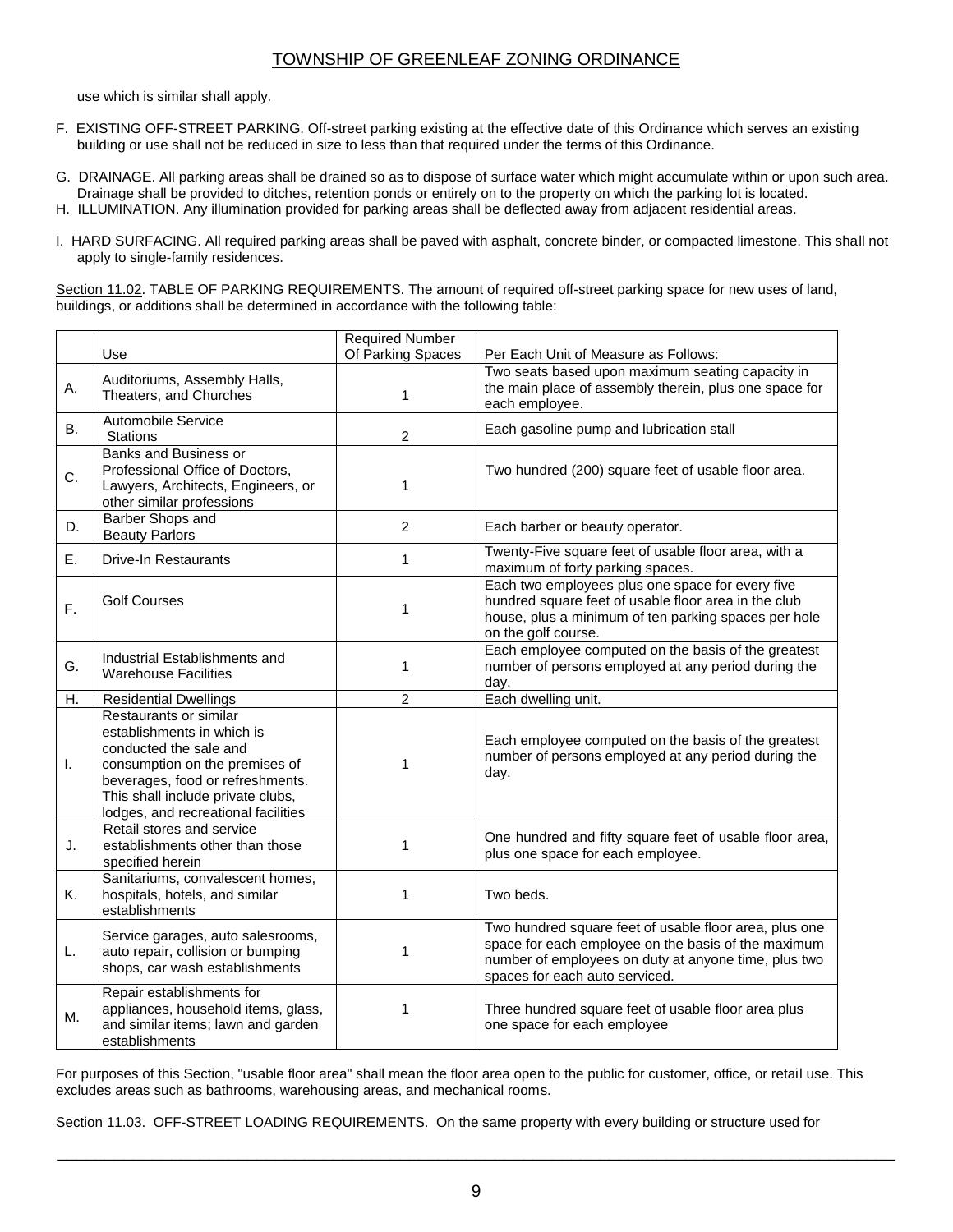manufacturing, storage, warehouse, goods display, department store, wholesale, market, hospital, mortuary, laundry, dry cleaning, or other uses involving the receipt or distribution of vehicles, materials, or merchandise, there shall be provided and maintained on the lot adequate space for loading and unloading. All such loading and unloading areas shall be paved with a pavement having an asphalt or concrete binder.

Such loading and unloading space, unless adequately provided for within a building, shall be an area at least 10 feet by 30 feet, with minimum 14 foot height clearance, and shall be provided according to the following schedule:

Gross Floor Area (Square Feet) **Loading Spaces Required**  $0 - 2,000$  None 2,000 – 20,000 One Space

One space for each 20,000 square feet.

## **ARTICLE XII**

#### General Provisions

Section 12.01. CONFLICTING REGULATIONS. Whenever any provisions of this Ordinance impose more stringent requirements than are imposed by the provisions of any other law or ordinance, the provisions of this Ordinance shall govern.

Section 12.02. ROAD FRONTAGE. Every dwelling or other building shall be located on a parcel of land which shall front upon a public road.

Section 12.03. DEPTH TO WIDTH RATIO. No property shall be divided in such a manner that the length or depth of any resulting parcel exceeds four (4) times the width of that parcel.

Section 12.04. RESIDENTIAL OCCUPANCY OTHER THAN IN COMPLETED DWELLINGS. Garages, barns, accessory buildings, and basements shall not be occupied either temporarily or permanently as dwellings.

Section 12.05. SINGLE-FAMILY DWELLING REQUIREMENTS. Any single-family dwelling shall comply with the following minimum standards:

- A. MINIMUM SIZE. Each dwelling shall contain the minimum number of square feet specified in Section 10.02, prior to any alterations or additions.
- B. MINIMUM WIDTH. Original fabrication of all dwellings must be a minimum continuous width of eighteen (18) feet, and all dwellings must contain a minimum of eight hundred (800) square feet of living space on a single level excluding breezeways, porches, sunrooms and garages.
- C. FOUNDATION. Each dwelling shall be provided with foundation support in the form of a perimeter masonry or treated wood foundation or cement pillars or cement slab pursuant to the specifications of the building inspector. Skirting consisting of brick, concrete blocks, wood, vinyl or aluminum shall be constructed completely around the lower edge of any dwelling utilizing pillars for a foundation. Each dwelling shall be securely anchored to the foundation.
- D. STORAGE FACILITIES. Each dwelling shall have either a basement, garage or storage building containing at least eighty (80) square feet of storage area. The storage facility shall be constructed within 1 year of the completion of the dwelling.
- E. CONSTRUCTION CODE. Each dwelling and dwelling addition shall comply with building code requirements in effect at the time the dwelling is constructed or moved within the Township.

Section 12.06. SIGNS. All signs shall comply with the requirements of this Section.

- A. The following signs may be erected in the Township without prior Planning Commission approval, provided the other requirements of this Section are complied with:
	- 1. Signs advertising real estate for sale or rent. Such signs may not exceed nine (9) square feet in sign area.
	- 2. Signs advertising agricultural produce grown on the premises. Such signs may not exceed nine (9) square feet in sign area.
	- 3. Signs advertising personal property owned by a resident of the premises; provided such personal property was not purchased for the purpose of resale. Such signs may not exceed nine (9) square feet in sign area.

4. Signs advertising home occupations which have received approval pursuant to the Zoning Ordinance. Such signs may not exceed nine (9) square feet in sign area.

5. Signs promoting political candidates or election issues. Such signs may not exceed thirty-two (32) square feet in sign area. Such signs shall not be erected more than sixty (60) days prior to an election and shall be removed within ten (10) days after the election.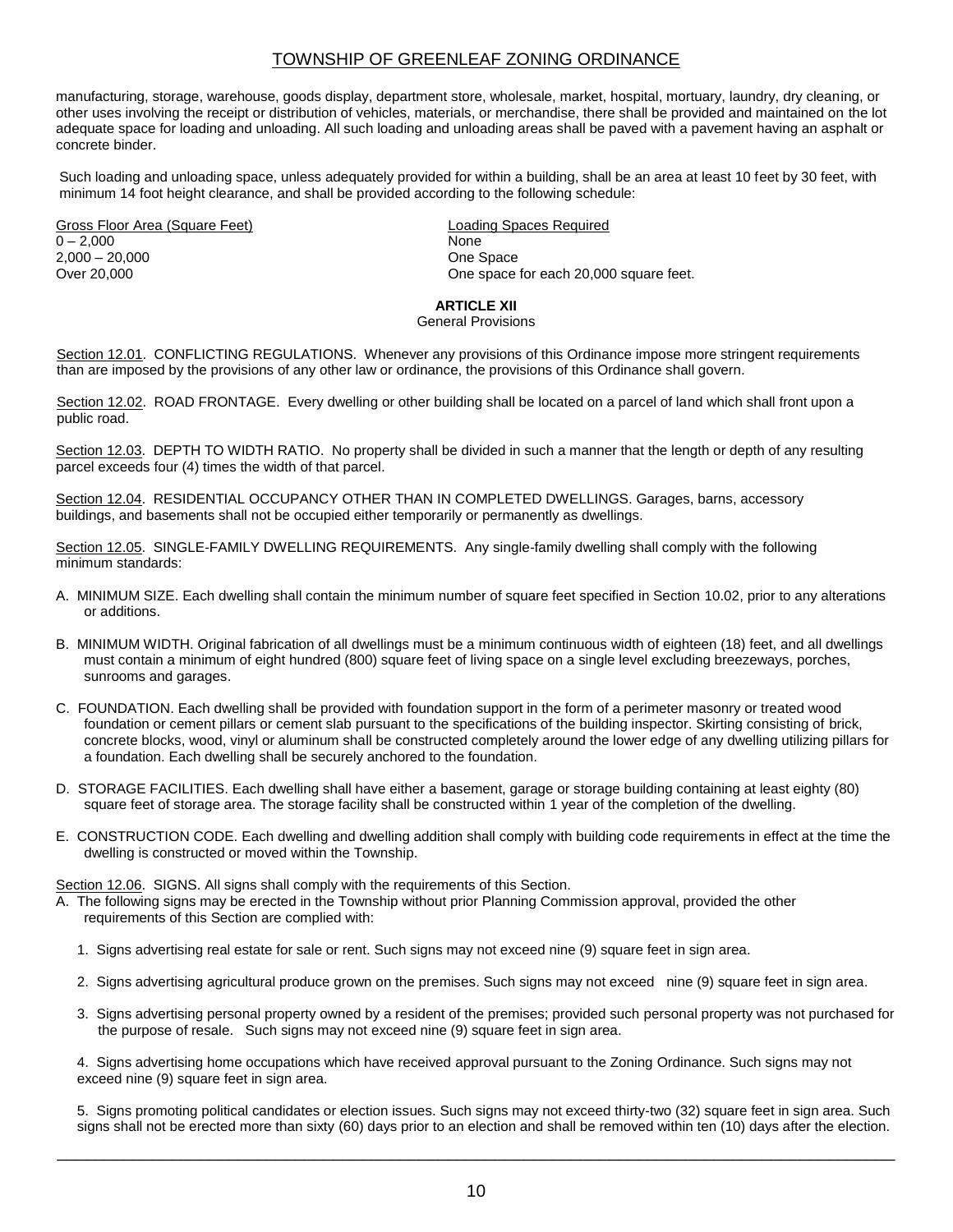6. Signs stating the name and/or address of a property owner. Homeowner signs may not exceed four (4) square feet in sign area~ Farm owner signs may not exceed forty-eight (48) square feet in sign area.

7. Temporary signs advertising non-commercial public events for not to exceed thirty (30) days. Such signs shall not exceed thirtytwo (32) square feet in sign area. Such signs shall be removed within ten (10) days of the event.

- B. A sign site plan shall be approved by the Township Planning Commission before any sign is erected, constructed, or altered, except for signs permitted by subsection A above.
- C. The Planning Commission shall review each site plan as to location, height, aesthetics, compatibility with the surrounding buildings and facilities, and compliance with Township ordinances. The Planning Commission may require revisions to the sign site plan.
- D. No sign shall include any flashing, oscillating, or intermittent illumination.
- E. All illuminated signs shall be so placed as to prevent the rays and illumination from being directly cast upon any residences or roadways.
- F. No sign shall rotate nor contain any moving parts.
- G. All signs shall be set back from all property lines no less than the minimum distance required by the Zoning Ordinance for buildings and structures and from all road right of way lines at least ten (10) feet.
- H. All signs shall be maintained so that they comply continuously with all requirements of this Ordinance and are kept in a good state of repair.
- I. ON-SITE SIGNS.
	- 1. One principal sign shall be permitted on the site of each commercial, industrial, or institutional facility.
	- 2. Principal on-site signs shall not exceed sixty-four (64) square feet in sign area
	- 3. No more than two secondary signs shall be permitted on the site of each commercial, industrial, or institutional facility.
	- 4. Secondary on-site signs shall not exceed sixteen (16) square feet in sign area.
- J. OFF-SITE SIGNS (BILLBOARDS).
	- 1. Off-site signs may only be located on parcels of land which are zoned for commercial or industrial use.
	- 2. Off-site signs shall not exceed sixty-four (64) square feet in sign area.
	- 3. No off-site sign shall be erected within three hundred (300) feet of any other off-site or on-site sign.

Section 12.07. PONDS. No pond shall be dug within any front, side or rear setback line required by this Ordinance

#### Section 12.08. GREENBELTS.

- A. In all zoning districts, no area within the required front yard setbacks shall be used for any permanent or temporary structures other than signs permitted by Township ordinances. Said front yard setback areas shall be planted and continuously maintained with grass, shrubs, and landscaping materials, except for the portion developed for use as a parking area or driveway.
- B. Whenever any property is developed for any use other than agricultural or residential, and the property borders any property zoned for residential or agricultural use, a greenbelt at least ten (10) feet in width along said borders shall be planted and maintained.
- C. Detailed landscaping plans for all greenbelts shall be provided on the site plan relating to the development and shall be considered as a material part of the site plan. No construction project shall be deemed to be completed until all landscaping features required on the site plan have been planted or installed.
- D. The Planning Commission shall review and approve the type of plantings required to provide a satisfactory greenbelt in any specific situation.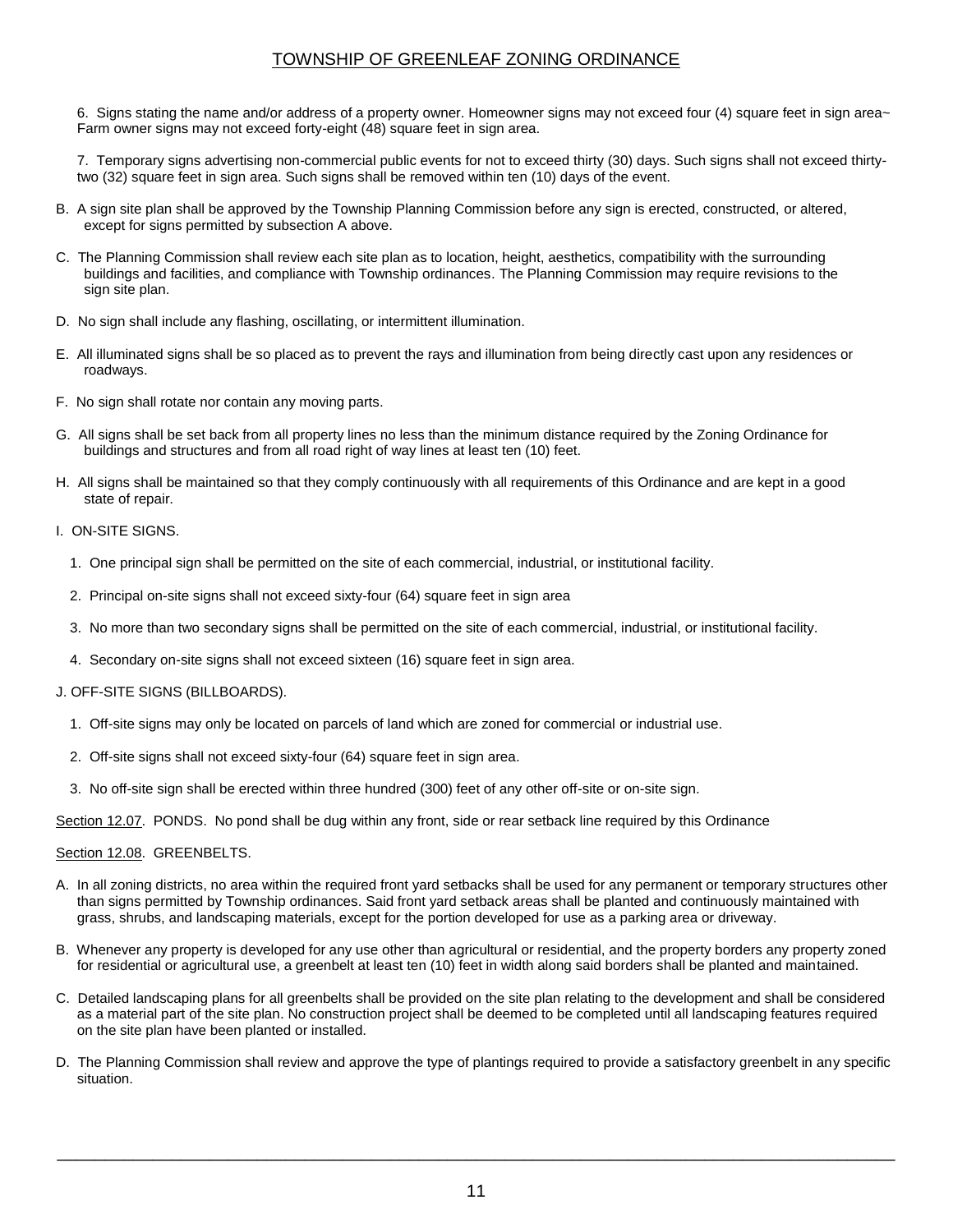#### Section 12.09. TEMPORARY MOBILE HOMES.

A. The Zoning Administrator may issue a permit for a temporary mobile home to be occupied for one year during the time that a permanent dwelling is being constructed. A temporary mobile home does not have to comply with the single-family dwelling standards contained in Section 12.05. A temporary mobile home permit may be issued if the following requirements are complied with:

1. A building permit for the permanent dwelling must be acquired before the temporary mobile home is placed on the premises.

2. The permanent dwelling must be completed and the temporary mobile home removed from the property before the expiration of the temporary mobile home permit.

3. The applicant must execute an affidavit guaranteeing that the temporary mobile home will be removed from the premises at the expiration of the permit period.

4. A temporary mobile home permit may be renewed one time by the Township Board to grant up to one additional year for completion, providing reasonable progress has been made on construction of the permanent dwelling during the first one year permit period.

B. Variances to permit the occupancy of mobile homes which do not comply with the single-family dwelling standards of Section 12.05 may be granted by the Board of Zoning Appeals pursuant to the procedures contained in Article XVII. Such variances for mobile home occupancy may only be granted for the purpose of housing farm labor or for the purpose of the housing of family members who are unable to reside elsewhere due to age, poor health, or indigence. Any mobile home approved under this Section may not be over 10 years old at the time it is placed on the site. Any mobile home approved pursuant to this Section shall be placed on a reinforced concrete pad or concrete piers and provided with adequate tie downs and skirting. In the event that the temporary mobile home ceases to be used for the purpose it was granted for, the mobile home shall be removed from the property within thirty (30) days of the date it ceases to be used for the purpose for which it was granted.

Section 12.10. PROHIBITED STRUCTURES. No bus, semi-trailer, or truck body or other motor vehicle body or similar item shall be placed on any property for use as a storage structure or other building purpose. In the case of bonafide farming operations, a property owner may be granted a variance by the Board of Zoning Appeals for a semi trailer or truck body for agricultural storage purposes.

#### Section 12.11. PUBLIC SERVICE FACILITIES, COMMUNICATION TOWERS, AND WIND ELECTRICAL GENERATION TOWERS.

- A. Certain facilities provided by utility companies or by the Township government shall be permitted in all zoning districts. Facilities permitted by this Section shall include transmission lines, sewer lines, water mains, pumping stations, substations, poles, and related equipment. Any equipment enclosures, substations or similar structures shall be subject to the site plan review requirements of Article XV. Any office, warehouse, manufacturing, or sales buildings must be located in the Commercial or Industrial zoning district.
- B. Communication antennas, wind generation towers, windmills, and related facilities belonging to farmers or homeowners and used for noncommercial purposes shall be exempt from the requirements of this Section and shall be allowed as a permitted use in all residential zoning districts, providing that the antenna, windmill or related facilities do not exceed eighty (80) feet in height. This shall also include equipment used by ham radio operators, as well as residential television and radio antennas.
- C. All communication towers, including transmission towers, relay or receiving antennas, and normal accessory facilities involved in telephone, television, radio, microwave, cable systems, cellular, and similar communication services, may be allowed as special land uses in all zoning districts, pursuant to Article XVI, subject to the following requirements:
	- 1. The applicant shall submit a written explanation of the design characteristics and the ability of the structure(s) and attendant facilities to withstand winds, ice and other naturally occurring hazards. This information shall address the potential for the tower or other mounting structure and/or antennas to topple over or collapse, and what tower configuration should be expected in such an event.
	- 2. The minimum setback from any property line or road right-of-way shall be equal to the height of the tower.
	- 3. The tower or antenna shall not be unreasonably injurious to the safety, aesthetics, or market value of nearby properties.
	- 4. All towers and related equipment shall be designed to be as compatible and harmonious as possible in style and building materials to the surrounding area. Any electrical, telephone or other utility lines to the tower site shall be placed underground.
	- 5. All tower bases and related equipment shall be surrounded by a full perimeter fence to prevent unauthorized access. The fence shall have locked gates and shall be cyclone fence at least six (6) feet in height. The site shall be maintained in a neat manner.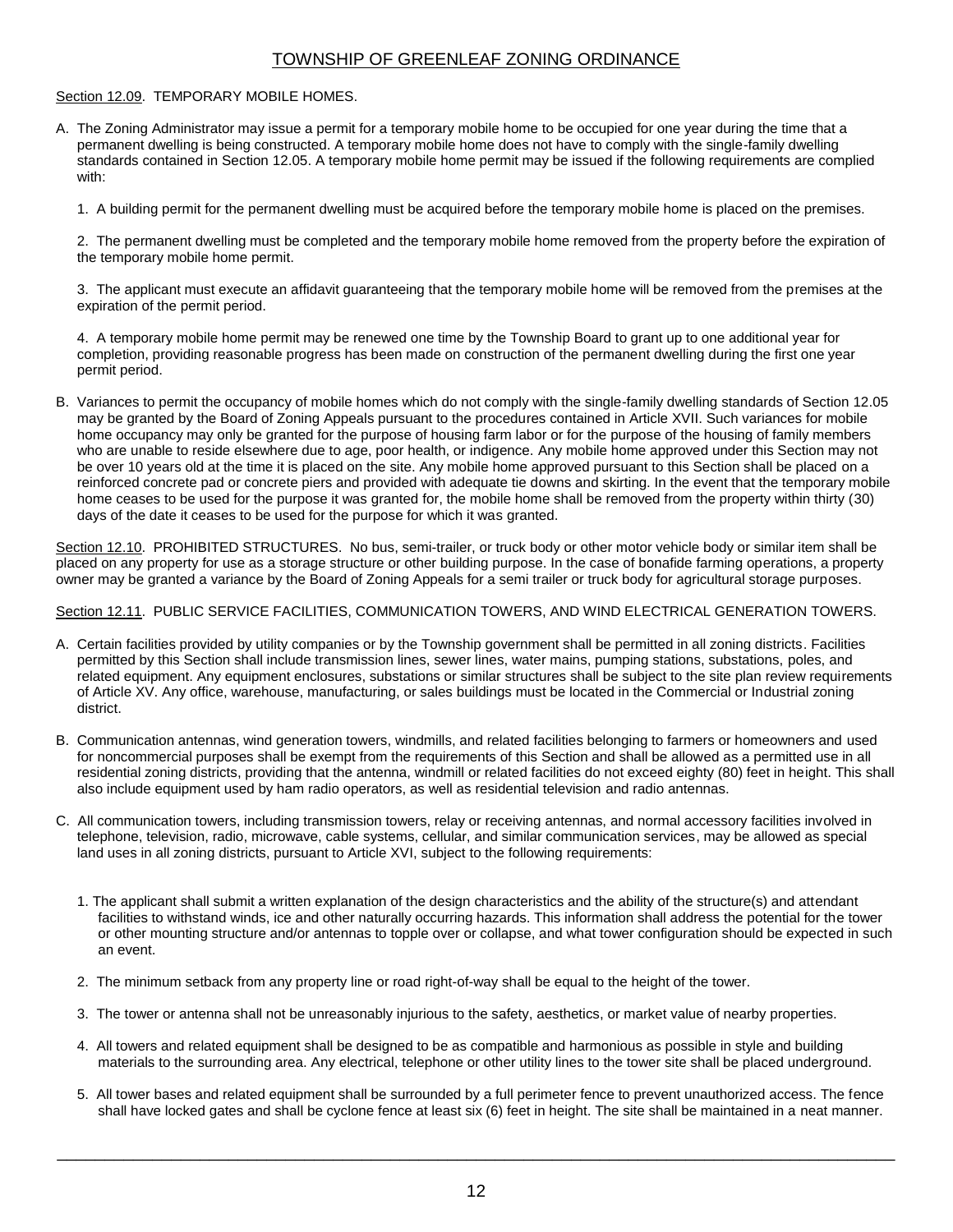- 6. In order to maximize the efficiency of the provision of telecommunication services, while also minimizing the impact of such facilities on the Township, co-location, or the provision of more than one antenna and more than one user on a single tower at a single location, shall be strongly encouraged. Before approval is granted for a new facility, the applicant shall demonstrate that it is not feasible to co-locate at an existing site.
- 7. Co-location shall be deemed to be "feasible" for the purposes of this Section, where all of the following are met:

a) The site on which co-location is being considered, including reasonable modification or replacement of a facility, is able to provide structural support.

b) The co-location being considered is technologically reasonable, i.e., the co-location will not result in unreasonable interference, given appropriate physical and other adjustment in relation to the structure, antennas, and the like.

c) Existing towers or structures are located within the geographic area which meets the applicant's engineering requirements.

d) The fees, costs or contractual provisions required in order to share an existing tower or structure or to adapt an existing tower or structure for co-location are not unreasonable. For the purposes of this paragraph, costs exceeding new tower development are presumed to be unreasonable.

- 8. Applicants receiving approval for a tower shall agree to allow co-location on the tower for reasonable market compensation as long as the conditions described in subsections C.7. (a)(b)(c) and (d) are met.
- 9. A condition of every approval of a communication tower shall be adequate provision for the removal of the facility whenever it ceases to be used for one year or more. Removal includes the proper receipt of a demolition permit from the Building Official and proper restoration of the site to the satisfaction of the Zoning Administrator. Removal of the tower and its accessory use facilities shall include removing the top three (3) feet of the caisson upon which the tower is located. This area shall then be filled and covered with top soil and restored to a state compatible with the surrounding vegetation.
- 10. To ensure proper removal of the tower when it is abandoned, any application for a new tower shall include a description of the financial security guaranteeing removal of the tower which will be posted at the time of receiving a building permit for the facility. The security shall be a: 1) cash bond; 2) irrevocable bank letter of credit; or 3) performance bond in a form approved by the Township. The amount of such guarantee shall be no less than the estimated cost of removal and may include a provision for inflationary cost adjustments. The estimate shall be prepared by the engineer for the developer and shall be approved by the Township. The applicant shall be responsible for the payment of any costs or attorney fees incurred by the Township in securing removal.
- D. 1. Utility-Grid Wind Energy System Special Use Permit Application: A Utility-Grid Wind Energy System comprised of wind energy conversion towers, or wind turbines, is designed and built to provide electricity to the electric utility grid. Prior to the installation of a Utility-Grid Wind Energy System, applications for Site Plan Review and a Special Use permit must be filed and subsequently approved by the Greenleaf Township Planning Commission and shall include the following:
	- a. Applicant Identification: Applicant name, address, and contact information.
	- b. Project Description: A general description of the proposed project including a legal description of the properties on which the project would be located.
	- c. Site Plan: The site plan shall include maps showing the physical features and land uses of the project area, both before and after construction of the proposed project. The site plan shall include all required information noted in Article XV of the Greenleaf Township zoning ordinance. In addition, the site plan shall include the following information:
		- 1. Project area boundaries,
		- 2. The location, height, and dimensions of all existing and proposed structures and fencing,
		- 3. Storage location of all equipment and materials associated with the construction and maintenance of a Utility-Grid Wind Energy System,
		- 4. The location, grades, and dimensions of all temporary and permanent on-site and access roads, including width and surface material, from the nearest county or state maintained road,
		- 5. Water bodies, waterways, wetlands, and drainage channels,
		- 6. Existing infrastructure and utilities that is located underground and above-ground, and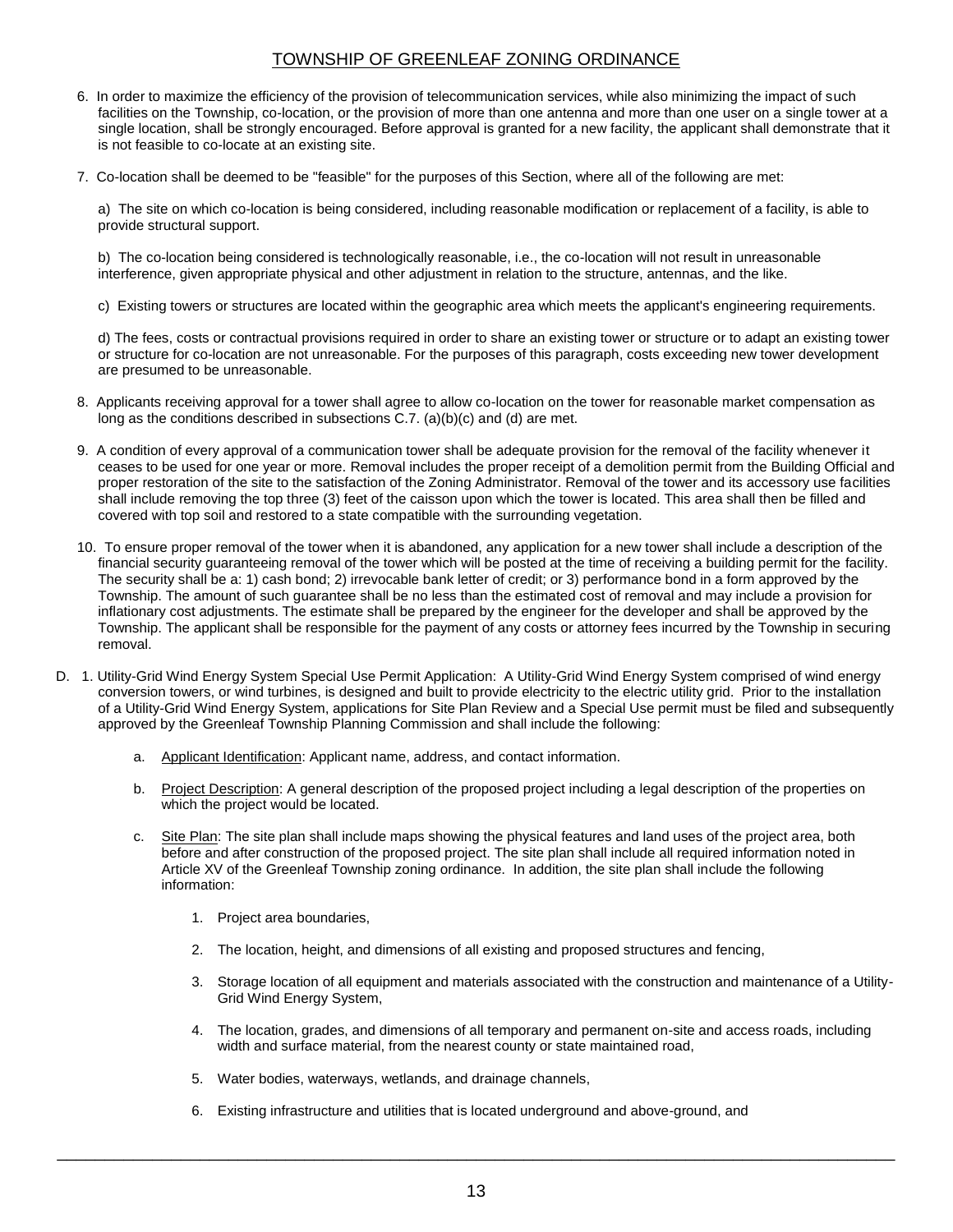- 7. All new infrastructure that is located underground and above-ground related to the project.
- d. Fees: An applicant shall remit an application fee in the amount specified in the fee schedule adopted by the Greenleaf Township Board of Trustees. This schedule shall be based on the cost of the application review and may be adjusted from time to time.
- e. Engineering Data: Engineering data concerning construction of the tower and its base or foundation, which must be engineered and constructed in such a manner that upon removal of said tower, the soil will be restored to its original condition to a depth of four (4) feet.
- f. Maintenance Schedule: Anticipated construction schedule, and description of operations, including anticipated regular and unscheduled maintenance.
- g. Consent Documents: Copies of any written waivers from adjacent property owners.
- h. Sound Pressure Level: Copy of the modeling and analysis report, as required in Section 12.11.D.2.b. of this zoning ordinance.
- i. Certifications: Certification that applicant has complied or will comply with all applicable state and federal laws and regulations, as required in this zoning ordinance. Copies of all such permits and approvals that have been obtained or applied for at time of the application.
- j. Visual Impact: Visual simulations of how the completed project will look from four viewable angles, as required in Section 12.11.D.2.e. of this zoning ordinance.
- k. Environmental Impact: Copy of the Environmental Impact analysis, as required in Section 12.11.D.2.f. of this zoning ordinance.
- l. Avian and Wildlife Impact: Copy of the Avian and Wildlife Impact analysis, as required in Section 12.11.D.2.g. of this zoning ordinance.
- m. Shadow Flicker: Copy of a shadow flicker modeling report.
- n. Manufacturers' Material Safety Data Sheet: Documentation shall include the type and quantity of all materials used in the operation of all equipment including, but not limited to, all lubricants and coolants.
- o. Decommissioning: Copy of the decommissioning plan, as required in Section 12.11.D.2.j. of this zoning ordinance.
- p. Complaint Resolution: Description of the complaint resolution process as described in Section 12.11.D.2.m. of this zoning ordinance.
- q. Map of Electromagnetic Interference.
- 2. The Utility-Grid Wind Energy system project shall meet the following standards and requirements:
	- a. Setbacks: The following setbacks and separation requirements shall apply to all wind turbines within a Utility-Grid Wind Energy System.
		- 1. Wind turbines and access roads shall be located so as to minimize the disruption to agricultural activity.
		- 2. Setbacks from Property Lines:
			- i. Leased Property: The distance between a wind turbine and the property lines of adjacent leased properties shall be at least 2.0 times the height of the wind turbine, as measured from the top of the blade in its vertical position to the centerline of its base. Exceptions for adjacent leased properties are allowed with the written consent of those property owners. Written consent letters requesting setback variances must be submitted at the time of the public hearing for the special use permit application.
			- ii. Non-Leased Property: The distance between a wind turbine and the property lines of adjacent nonleased properties shall be at least 3.0 times the height of the wind turbine, as measured from the top of the blade in its vertical position to the centerline of its base.
		- 3. Setbacks from Habitable Structures:
			- i. Leased Property: The distance between a wind turbine and any residence, school, hospital, church, or public library, or any other habitable structure located on leased property shall be at least one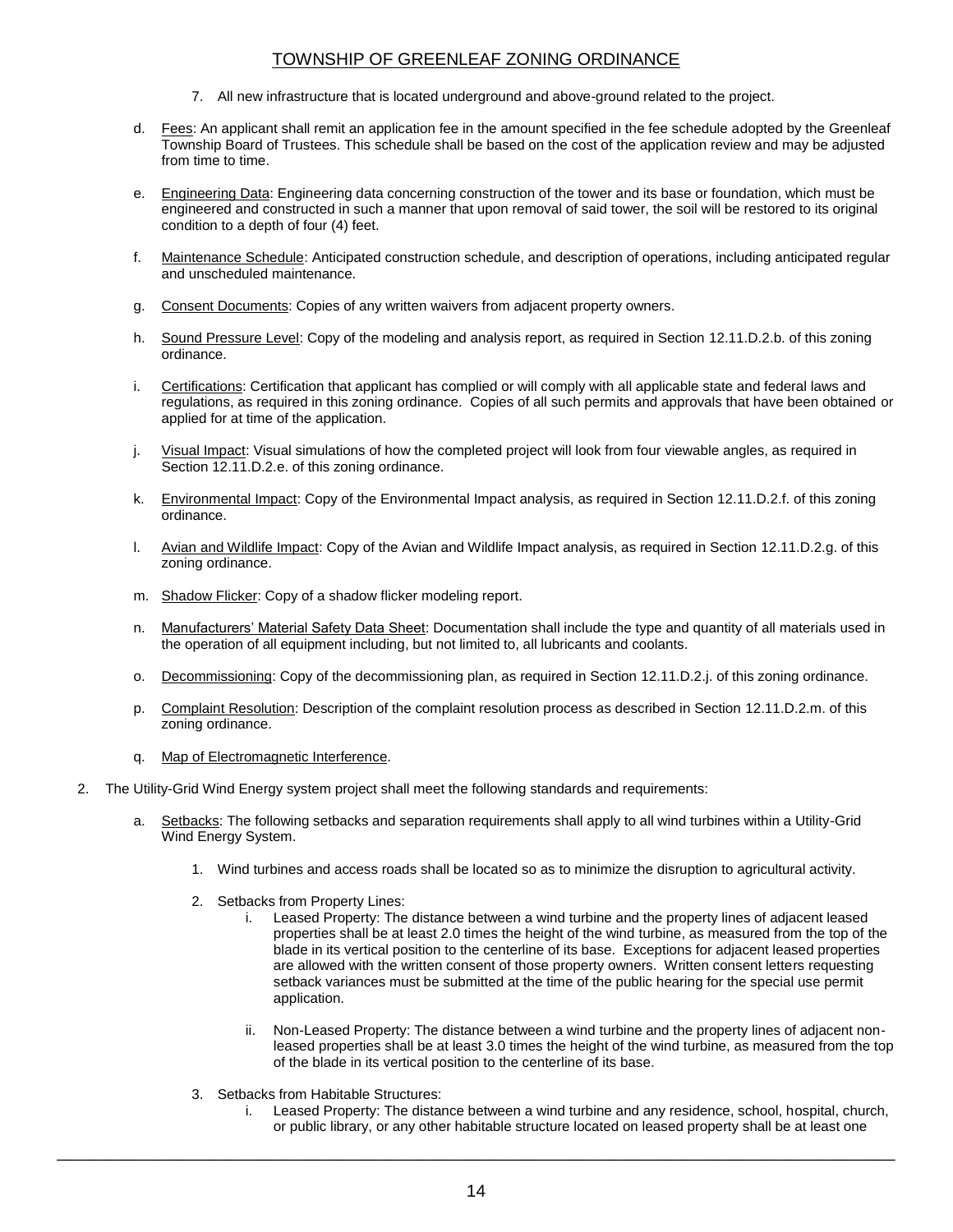thousand three hundred twenty (1,320) feet, measured from the centerline of the base of the wind turbine to the nearest edge of the habitable structure. Written consent letters requesting setback variances must be submitted at the time of the public hearing for the special use permit application.

- ii. Non-Leased Property: The distance between a wind turbine and any residence, school, hospital, church, or public library, or any other habitable structure located on non-leased property shall be at least two thousand (2,000) feet, measured from the centerline of the base of the wind turbine to the nearest edge of the habitable structure.
- 4. The distance between a wind turbine and public rights-of-ways and roads shall be:
	- i. At least 2.0 times the height of the wind turbine, measured from the top of the blade in its vertical position to the centerline of its base, determined at the nearest boundary of the underlying right-ofway, when property abutting the public-right-of-way or road is leased.
	- ii. At least 3.0 times the height of the wind turbine, measured from the top of the blade in its vertical position to the centerline of its base, determined at the nearest boundary of the underlying right-ofway, when property abutting the public-right-of-way or road is not leased.
- 5. The distance between a wind turbine and the nearest railroad shall be:
	- i. At least 2.0 times the height of the wind turbine, measured from the top of the blade in its vertical position to the centerline of its base, determined at the nearest boundary of the underlying right-ofway, when property abutting the railroad is leased.
	- ii. At least 3.0 times the height of the wind turbine, measured from the top of the blade in its vertical position to the centerline of its base, determined at the nearest boundary of the underlying right-ofway, when property abutting the railroad is not leased.
- 6. SCADA (supervisory control and data acquisition), or meteorological (Met), towers shall also comply with the property setback requirement. The setback shall be at least the height of the SCADA or Met tower.
- 7. An Operations and Maintenance Office building, a sub-station, or ancillary equipment shall be located at least 1,000 feet from any property boundary line. Noise emanating from an operations and maintenance building, sub-station, or ancillary equipment shall be ambient dB(A) plus 5 dB(A), as measured from the property line. If the ambient sound pressure level exceeds 55  $dB(A)$ , the standard shall be ambient  $dB(A)$  plus 3  $dB(A)$ . The applicant shall provide ambient sound pressure level measurements and analysis that will determine the ambient sound pressure level prior to construction. Such measurements shall be done by a qualified thirdparty professional paid for by the applicant.
- 8. Overhead transmission lines and power poles shall comply with the setback requirements applicable to public utilities. Underground transmission lines must be buried a minimum of 4 feet underground.
- 9. Turbine/tower separation shall be based on: Industry standards, manufacturer recommendation, and the characteristics of the particular site location. At a minimum, there shall be a separation between towers of not less than three (3) times the rotor diameter. Documents shall be submitted by the applicant confirming specifications for turbine/tower separation.
- b. Sound Pressure Level:
	- 1. The sound pressure level generated by a Utility Grid wind energy system shall not exceed 40 dB(A) from 6:00 a.m. to 9:00 p.m. and 35 dB(A) from 9:00 p.m. to 6:00 a.m., measured at the property lines between leased and non-leased property. This sound pressure level shall not be exceeded by 5 dB(A)/(C) for more than 5 minutes in any hour of the day.
	- 2. As measured at a habitable structure located on non-leased property in Greenleaf Township, the sound pressure level generated by a Utility Grid wind energy system shall not exceed 35 dB(A) or 40 dB(C) from 6:00 a.m. to 9:00 p.m. and 30 dB(A) or 35 dB(C) from 9:00 p.m. to 6:00 a.m. This sound pressure level shall not be exceeded by 5 dB(A)/(C) for more than 5 minutes in any hour of the day.
	- 3. As measured at a habitable structure located on leased property in Greenleaf Township, the sound pressure level generated by a Utility Grid wind energy system shall not exceed 40 dB(A) or 45 dB(C) from 6:00 a.m. to 9:00 p.m. and 35 dB(A) or 40 dB(C) from 9:00 p.m. to 6:00 a.m., only if consent letters of the property owners located on the leased property are submitted at the time of the public hearing for the special use permit application. This sound pressure level shall not be exceeded by 5 dB(A) for more than 5 minutes in any hour of the day.
	- 4. As part of the application and prior to installation, the applicant shall provide modeling and analysis that will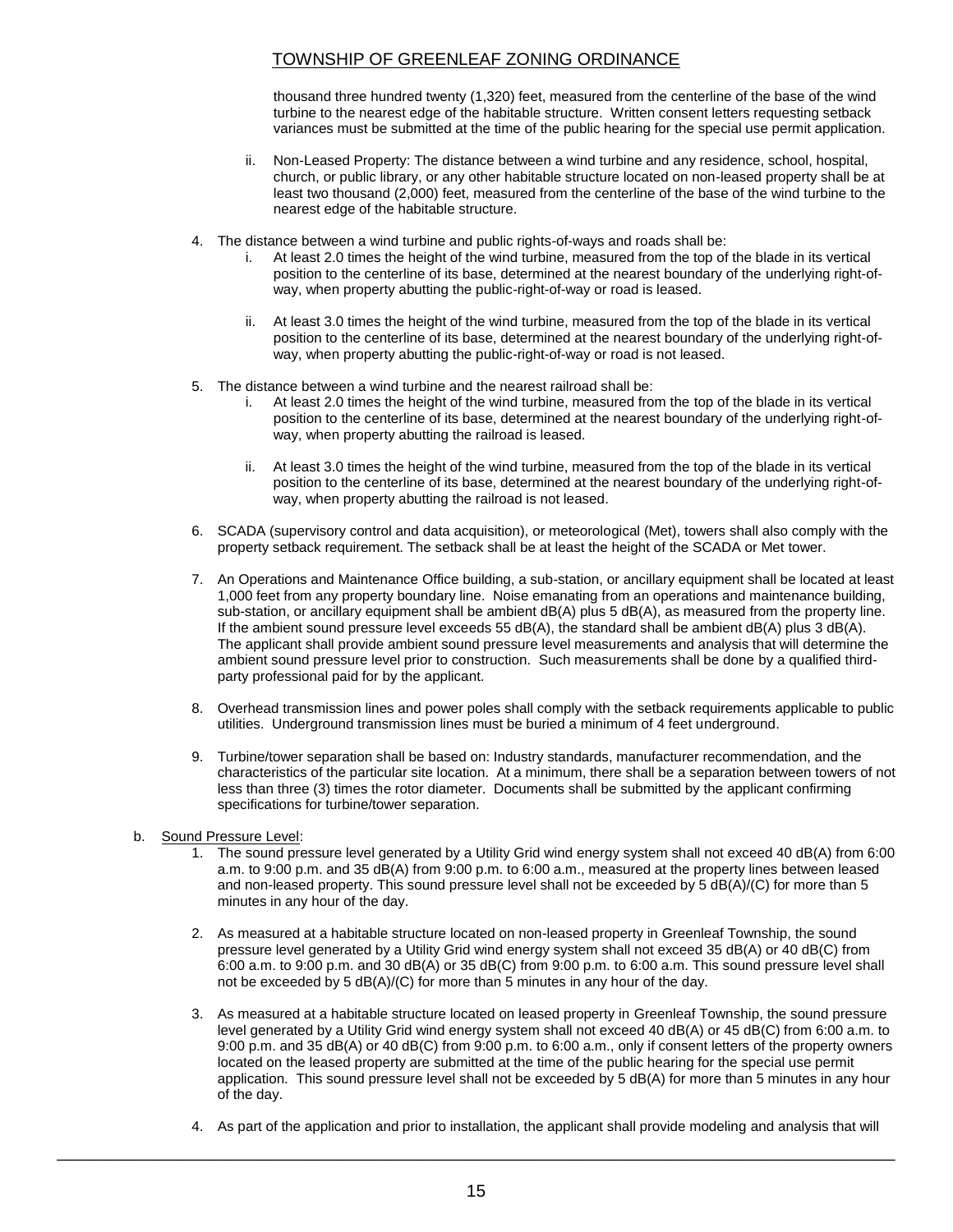confirm that the Utility Grid wind energy system will not exceed the maximum permitted sound pressure levels.

- 5. Modeling and analysis shall conform to IEC 61400 and ISO 9613. Background sound (L90), which is the sound level present at least 90% of the time, shall be the standard for measuring ambient sound.
- 6. After installation of the Utility Grid wind energy system, sound pressure level measurements shall be done by a third party, qualified professional according to the procedures in the most current version of ANSI S12.18. All sound pressure levels shall be measured with a sound meter that meets or exceeds the most current version of ANSI S1.4 specifications for a Type II sound meter.
- 7. Documentation of the sound pressure level measurements shall be provided to the local government within 60 days after construction is completed on the wind energy system project.
- c. Construction Codes, Towers, and Interconnection Standards:
	- 1. The maximum height of a wind turbine structure shall be 500 feet, measured from ground level to the top of the rotor in its highest position.
	- 2. Utility Grid wind energy systems including towers shall comply with all applicable state construction and electrical codes and local building permit requirements.
	- 3. Utility Grid wind energy systems including towers shall comply with Federal Aviation Administration requirements, the Michigan Zoning Enabling Act (Public Act 110 of 2006), the Michigan Tall Structures Act (Public Act 259 of 1959), and any local jurisdiction airport overlay zone regulations.
	- 4. The minimum FAA lighting standards shall not be exceeded. All tower lighting required by the FAA shall be shielded to the extent possible to reduce glare and visibility from the ground. The tower shaft shall not be illuminated unless required by the FAA.
	- 5. Utility Grid wind energy systems shall comply with applicable utility, Michigan Public Service Commission, and Federal Energy Regulatory Commission interconnection standards.
- d. Safety:
	- 1. All Utility Grid wind energy systems shall be designed to prevent unauthorized access to electrical and mechanical components and shall have access doors that are kept securely locked at all times when service personnel are not present.
	- 2. All spent lubricants and cooling fluids shall be properly and safely removed in a timely manner from the site of the wind energy system, and properly disposed of in accordance with applicable state and federal law.
	- 3. Spills of any hazardous materials shall be reported to the Greenleaf Township Zoning Administrator within 24 hours of release and shall be removed and disposed of in accordance with applicable state and federal laws.
	- 4. Storage, handling, and use of hazardous materials shall conform to all applicable federal and state laws.
	- 5. A sign shall be posted near the tower or Operations and Maintenance Office building that will contain emergency contact information. Signage placed at the road access shall be used to warn visitors about the potential danger of falling ice.
	- 6. The minimum vertical blade tip clearance from grade shall be 35 feet for a wind energy system employing a horizontal axis rotor.

#### e. Visual Impact:

- 1. Utility Grid wind energy system projects shall use tubular towers and all Utility Grid wind energy systems in a project shall be finished in a single, non-reflective matte finished color.
- 2. A project shall be constructed using wind energy systems of similar design, size, operation, and appearance throughout the project.
- 3. No lettering, company insignia, advertising, or graphics shall be on any part of the tower, hub, or blades. Nacelles may have lettering that exhibits the manufacturer's and/or owner's identification
- 4. No lettering allowed on any part of turbine.
- 5. The applicant shall avoid state or federal scenic areas and significant visual resources listed in the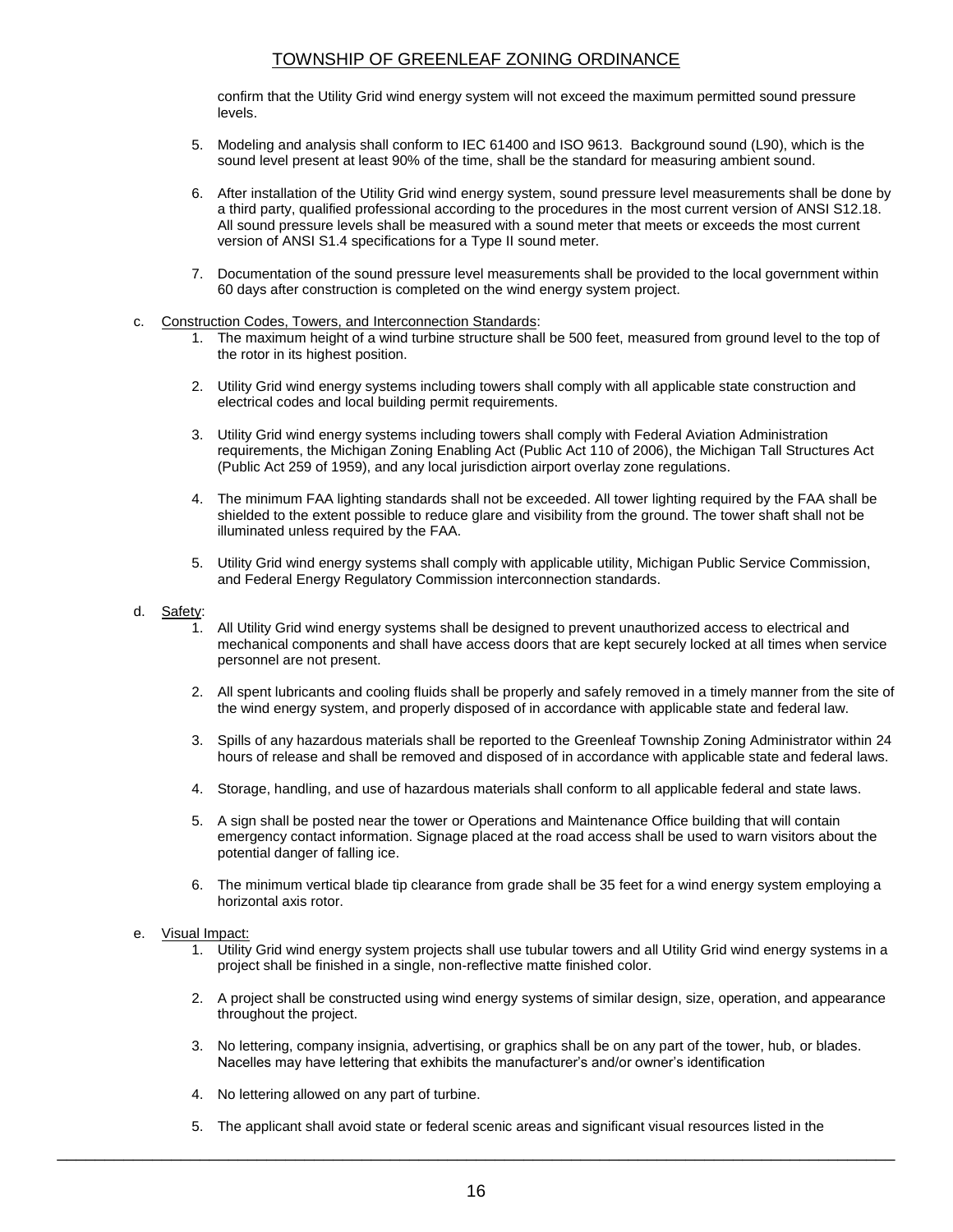#### comprehensive plan.

- f. Environmental Impact:
	- 1. The applicant shall have an independent third party, qualified professional conduct an analysis to identify and assess any potential impacts on the natural environment including, but not limited to wetlands and other fragile ecosystems, historical and cultural sites, and antiquities. The applicant shall take appropriate measures to minimize, eliminate or mitigate adverse impacts identified in the analysis. The applicant shall identify and evaluate the significance of any net effects or concerns that will remain after mitigation efforts.
	- 2. The applicant shall comply with applicable parts of the Michigan Natural Resources and Environmental Protection Act (Act 451 of 1994, MCL 324.101 et seq.) including but not limited to Part 31 Water Resources Protection (MCL 324.3101 et seq.), Part 91 Soil Erosion and Sedimentation Control (MCL 324.9101 et seq.) , Part 301 Inland Lakes and Streams (MCL 324.30101 et seq.), Part 303 Wetlands (MCL 324.30301 et seq.), Part 323 Shoreland Protection and Management (MCL 324.32301 et seq.), Part 325 Great Lakes Submerged Lands (MCL 324.32501 et seq.), and Part 353 Sand Dunes Protection and Management (MCL 324.35301 et seq.).
	- 3. The applicant shall be responsible for making repairs to any public roads damaged by the construction of the Utility Grid wind energy system. In addition, the applicant shall submit to Greenleaf Township and the appropriate Sanilac County office(s):
		- i. A description of the routes to be used by construction and delivery vehicles
		- ii. Any road improvements that will be necessary in Greenleaf Township to accommodate construction vehicles, equipment or other deliveries
		- iii. A bond which guarantees the repair of damage to public roads and other areas caused by construction of the Utility Grid wind energy system. Such bond guarantee shall state that any damage to a public road within Greenleaf Township resulting from the construction, maintenance, or operation of a Utility Grid wind energy system shall be repaired at the applicant's expense. The bond guarantee provided by the applicant shall be an amount that is agreed upon by the applicant and Greenleaf Township, with guidance from applicable experts, including the Sanilac County Road Commission, to pay for repair of damage to public roads. Failure of the applicant to provide these funds shall result in the termination of the Special Use Permit
- g. Avian and Wildlife Impact:
	- 1. The applicant shall have a third party, qualified professional conduct an analysis to identify and assess any potential impacts on wildlife and endangered species. The applicant shall take appropriate measures to minimize, eliminate or mitigate adverse impacts identified in the analysis. The applicant shall identify and evaluate the significance of any net effects or concerns that will remain after mitigation efforts.
	- 2. Sites requiring special scrutiny include bird refuges and other areas where birds are highly concentrated, bat hibernacula, wooded ridge tops that attract wildlife, sites that are frequented by federally listed endangered species of birds and bats, significant bird migration pathways, and areas that have landscape features known to attract large numbers of raptors.
	- 3. At a minimum, the analysis shall include a thorough review of existing information regarding species and potential habitats in the vicinity of the project area. Where appropriate, surveys for bats, raptors, and general avian use should be conducted. The analysis shall include the potential effects on species listed under the federal Endangered Species Act and Michigan's Endangered Species Protection Law.
	- 4. The analysis shall indicate whether a post construction wildlife mortality study will be conducted and, if not, the reasons why such a study does not need to be conducted. Power lines should be placed underground, when feasible, to prevent avian collisions and electrocutions. All above-ground lines, transformers, or conductors should comply with the Avian Power Line Interaction Committee (APLIC, http://www.aplic.org/) published standards to prevent avian mortality.
- h. Electromagnetic Interference:
	- 1. No Utility Grid wind energy system shall be installed in any location where its proximity with existing fixed broadcast, retransmission, or reception antenna for radio, television, or wireless phone or other personal communication systems would produce electromagnetic interference with signal transmission or reception unless the applicant provides a replacement signal to the affected party that will restore reception to the level present before operation of the wind energy system.
	- 2. No Utility Grid wind energy system shall be installed in any location within the line of sight of an existing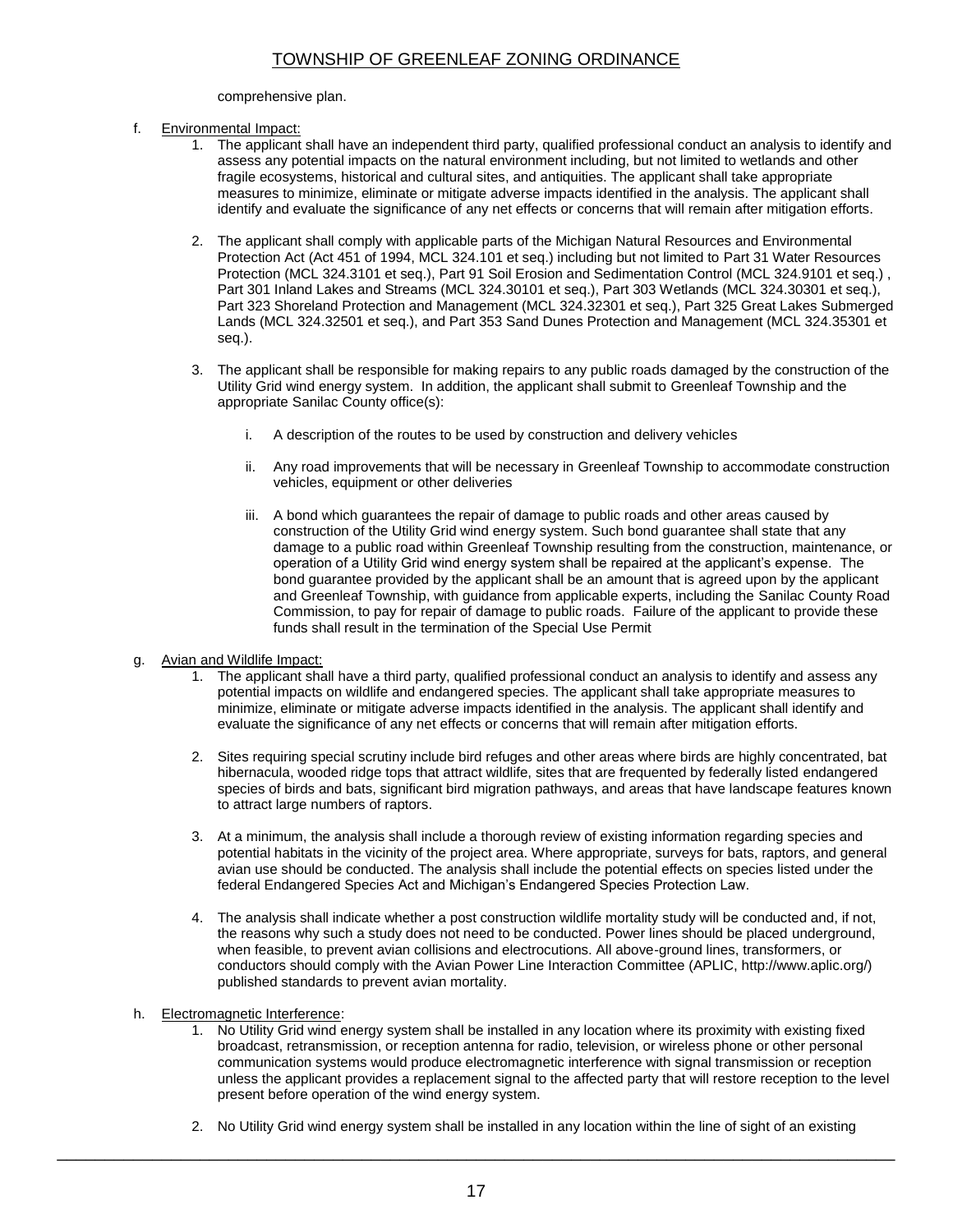microwave communications link where its operation is likely to produce electromagnetic interference in the link's operation unless the interference is insignificant.

- i. Shadow Flicker:
	- 1. The applicant shall conduct an analysis of potential shadow flicker created by each proposed wind turbine and at habitable structures with direct line-of-sight to a wind turbine. Such analysis shall be documented in a shadow flicker modeling report to be submitted as part of the Special Use Permit Application to the Greenleaf Township Planning Commission.
	- 2. The analysis shall identify the locations of shadow flicker created by each proposed wind turbine and the expected durations of the flicker at these locations from sunrise to sunset over the course of a year. Site plans shall depict a contour around each proposed wind turbine that represents the predicted thirty (30) hours per year shadow flicker generated by the modeling software used in the report. Shadow flicker output from modeling software shall be based on the five-year average of cloud cover for Sanilac County.
	- 3. The analysis shall identify problem areas where shadow flicker may affect the occupants of the habitable structures for more than thirty (30) hours per year and describe measures that shall be taken to eliminate or mitigate the problems. Shadow flicker on a habitable structure shall not exceed thirty (30) hours per year.
- j. Decommissioning: The applicant shall submit a Decommissioning Removal and Restoration Plan describing the intended disposition of the Utility-Grid Wind Energy System and all equipment associated with the system upon termination of the lease, revocation of the permit, or at the end of the system's useful life, and shall describe any agreement(s) with landowner(s) regarding equipment removal upon termination of a lease. The plan shall include:
	- 1. The anticipated life of the project
	- 2. The estimated decommissioning costs net of salvage value in current dollars
	- 3. The method of ensuring that funds will be available for decommissioning and restoration
	- 4. The anticipated manner in which the project will be decommissioned and the site restored. The top four feet of concrete must be removed from the turbine base and the soil returned to the original state.

In addition, the applicant is required to submit a fee, as set by the Board of Trustees, for each turbine, to be deposited into an escrow account for the purposes of addressing the potential decommissioning of the utility-grid wind energy system and is based on the actual costs of decommissioning.

- k. Storage of Equipment: All materials and equipment associated with construction and maintenance of a Utility Grid wind energy system shall be stored in an enclosed structure designated for the purposes of storing said equipment.
- l. Performance Guarantee: To ensure compliance with the provisions of the Greenleaf Township zoning ordinance and any conditions imposed, a surety bond acceptable to the Township covering the estimated cost of improvements and/or decommissioning associated with a Utility-Grid Wind Energy System project shall be deposited with the clerk of the Township to ensure faithful completion of the improvements. The surety bond shall be deposited at the time of the issuance of the Land Use Permit. Deposit of the surety bond is not required prior to the issuance of said permit. The Township may return any unused portion of the surety bond to the applicant in reasonable proportion to the ratio of work completed on the required improvements and/or decommissioning as work progresses. The surety bond shall be in favor of Greenleaf Township in an amount of at least \$1 million and shall contain a replenishment obligation.
- m. Complaint Resolution: Should an aggrieved property owner allege that the Utility-Grid Wind Energy System is not in compliance with the noise and shadow flicker requirements of this Zoning Ordinance, the procedure shall be as follows:
	- 1. Noise Complaint
		- i. Notify the Greenleaf Township Planning Commission in writing regarding concerns about noise level.
		- ii. If the complaint is deemed sufficient by the Planning Commission to warrant an investigation, the Planning Commission shall make a recommendation that the Board of Trustees will require the aggrieved property owner to deposit a fee as set by the Board of Trustees to pay for a noise level test conducted by an acoustic technician approved by Greenleaf Township to determine compliance with the requirements of this Zoning Ordinance.
		- iii. If the test indicates that the noise level is within Zoning Ordinance noise requirements, the Board of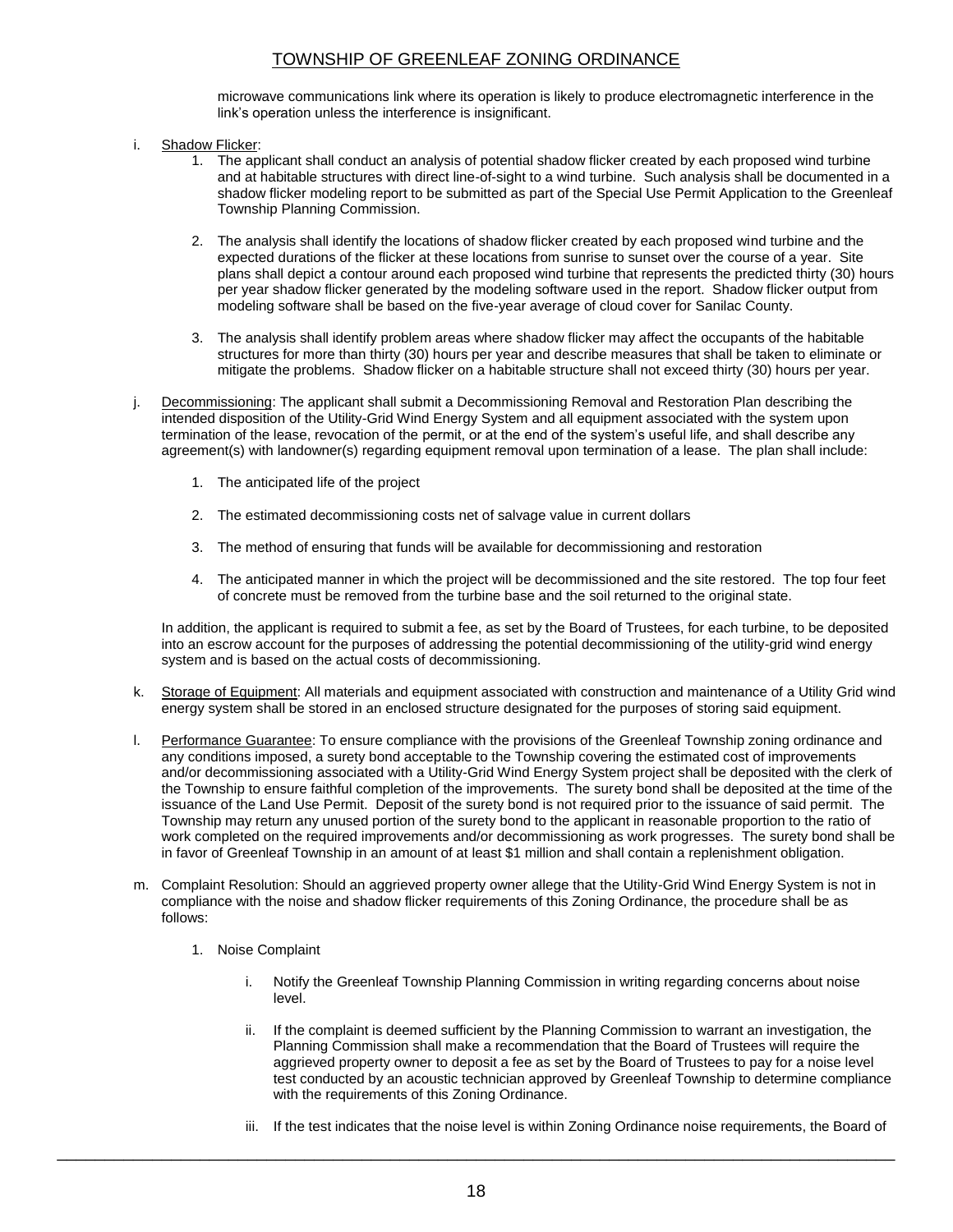Trustees will use the deposit to pay for the test.

- iv. If the Utility-Grid Wind Energy System Owner(s) is in violation of the Zoning Ordinance noise requirements, the Owner(s) shall reimburse the Board of Trustees for the noise level test and take immediate action to bring the violating turbine(s) within the Utility-Grid Wind Energy System into compliance which will include ceasing operation of said turbine(s) until Zoning Ordinance violations are corrected. The Board of Trustees will refund the deposit to the aggrieved property owner.
- 2. Shadow Flicker Complaint
	- i. Notify the Greenleaf Township Planning Commission in writing regarding concerns about the amount of shadow flicker.
	- ii. If the complaint is deemed sufficient by the Planning Commission to warrant an investigation, the Planning Commission shall make a recommendation that the Board of Trustees will require the Owner(s) to provide a shadow flicker analysis of the turbine as constructed to determine compliance of the requirements of this Zoning Ordinance.
	- iii. If the Utility-Grid Wind Energy System Owner(s) is in violation of the Zoning Ordinance shadow flicker requirements, the Owner(s) shall take immediate action to bring the turbine into compliance which may include ceasing operation of said turbine until the Zoning Ordinance violations are corrected.

#### n. Certification & Compliance:

- 1. The Greenleaf Township Board of Trustees must be notified within thirty (30) days of closing of a change in ownership of a Utility-Grid Wind Energy System or a change in ownership of the property on which the Utility-Grid Wind Energy System is located.
- 2. The Greenleaf Township Board of Trustees reserves the right to inspect the Utility-Grid Wind Energy System annually in order to ensure compliance with the Zoning Ordinance. Any cost associated with the inspections shall be paid by the owner/operator of the Utility-Grid Wind Energy System.
- 3. In addition to the Certification & Compliance requirements listed previously, the Utility-Grid Wind Energy System shall also be subject to the following:
	- i. A sound pressure level analysis shall be conducted from a reasonable number of sampled locations at the perimeter and in the interior of the property containing to demonstrate compliance with the requirements of this Ordinance. Proof of compliance with the noise standards is required within ninety (90) days of the date the Utility-Grid Wind Energy System becomes operational. Sound shall be measured by a third-party, qualified professional approved by Greenleaf Township Board of Trustees.
	- ii. The Utility-Grid Wind Energy System Owner(s) or Operator(s) shall provide the Zoning Administrator with a copy of the yearly maintenance inspection.
- 3. All requests to modify any of the requirements for a Utility-Grid Wind Energy System shall be considered requests for a variance(s) and therefore, must follow the Zoning Board of Appeals procedures for such, as described in Article XVII.

Section 12.12. YARD SALES. No person shall operate or permit to be operated on his property any yard sale, except in compliance with the following requirements:

- A. No yard sale shall be conducted for more than four (4) days.
- B. No more than two (2) yard sales may be held during any calendar year.
- C. No yard sale shall be operated before 7:00 a.m. or after 9:00 p.m. on any day.
- D. Any temporary signs advertising the yard sale shall be removed within twenty four (24) hours after the completion of the yard sale.
- E. For purposes of this Ordinance, the term "yard sale" shall mean any offering for sale of personal property in an area zoned for residential use. The term "yard sale" shall include sales commonly known as "garage sales", "porch sales", "basement sales", and similar operations. The offering for sale of a single item only, such as an automobile or a boat, shall not be considered a ''yard sale". Any sales which are conducted as part of a permanent business enterprise on property zoned for industrial or commercial use shall not be considered to be "yard sales" covered by this ordinance.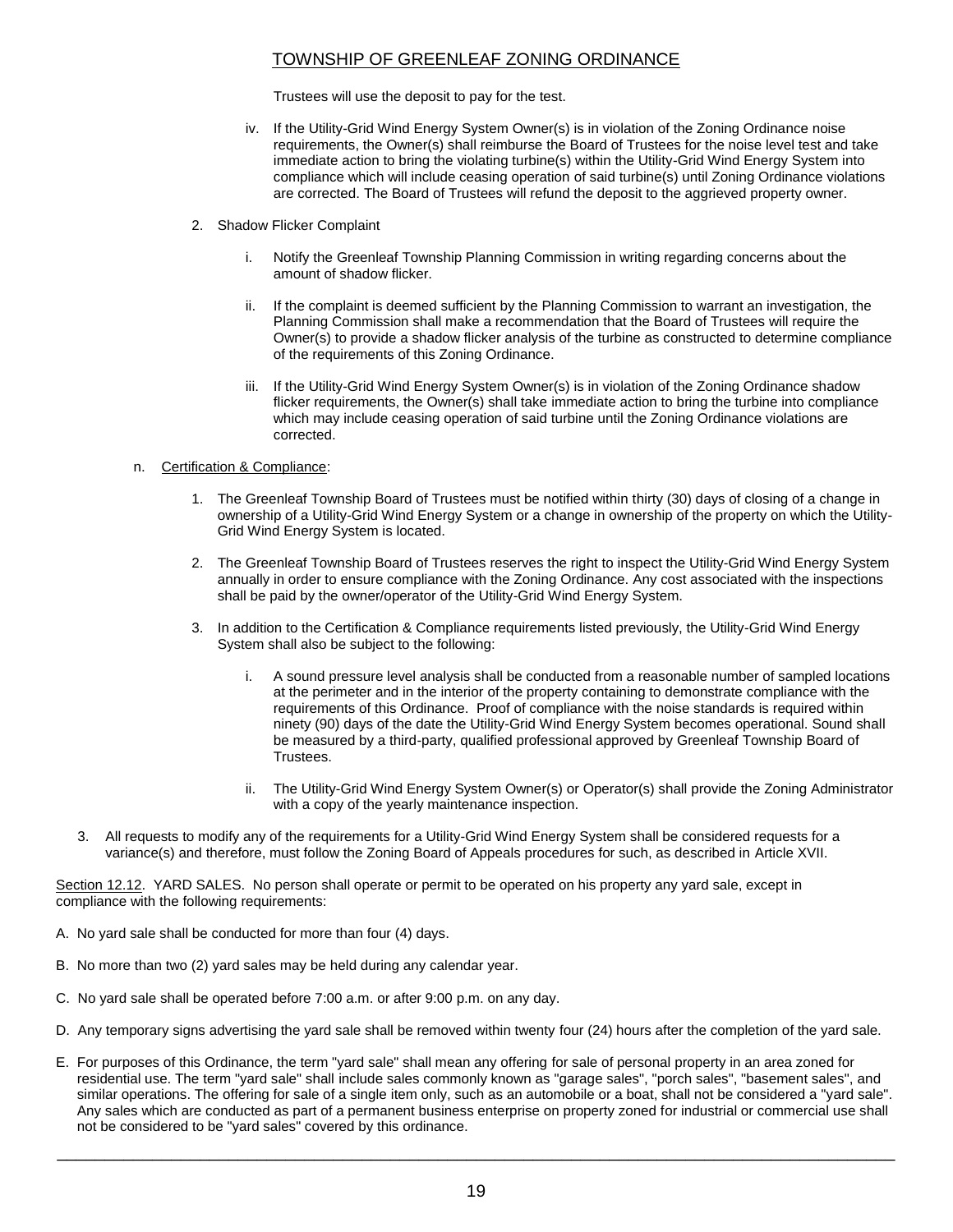#### Section 12.13. MOVING OF BUILDINGS, MOBILE HOMES, AND OTHER STRUCTURES.

A. No building, mobile home, or other structure shall be moved into or within the Township unless a Zoning Compliance Permit has been issued by the Zoning Administrator prior to the moving of the building, mobile home, or structure. In the case of new mobile homes, the Zoning Administrator shall be provided with verification that the mobile home was constructed pursuant to current standards of the U.S. Department of Housing and Urban Development. In the case of new modular homes, the Zoning Administrator shall be provided with verification that the modular homes were constructed in compliance with the BOCA Code or the Michigan Construction Code. In all other cases (buildings, structures, or used mobile homes), the Zoning Administrator shall be provided with a Certificate of Code Compliance pursuant to an inspection conducted by a registered Building Inspector approved by the Township. Any Code deficiencies identified by the Inspector must be corrected prior to the building, structure, or used mobile home being brought into the Township.

## Section 12.14. RECREATIONAL VEHICLES

- A. For purposes of this Section, recreational vehicles shall be deemed to include motor homes, camping trailers, pickup campers, vans, buses, cargo trailers, or other units designed or used for human occupancy and which do not meet the single-family dwelling standards of Section 12.05.
- B. Recreational vehicles may be stored on property containing an occupied single-family dwelling, provided that the recreational vehicles are owned by the occupants of the single-family dwelling and the number is limited to not more than two (2) recreational vehicles.
- C. In no case shall a recreational vehicle be stored or used on a vacant property containing less than five (5) acres.
- D. A maximum of two (2) recreational vehicles may be stored or used on vacant properties of five. (5) acres or more for no more than 90 days per calendar year. A current Recreational Vehicle Storage Permit issued by the Zoning Administrator must be obtained by the owner and must be prominently displayed in the window of the recreational vehicle.

SECTION 12.15. ACCUMULATION OF JUNK OR OTHER WASTE. No junk or other waste shall be accumulated, stored or placed outside of a building of any property except as specifically permitted under this Ordinance, or by any local ordinance, including the Blight Ordinance 2007-01.

## SECTION 12.16 LAND DIVISIONS AND ACCESS REQUIREMENTS

- A. All divisions/splits of land shall comply with the provisions of P.A. 288 of 1967 as amended by P.A. 591 of 1996 and P.A. 87 of 1997, being the Land Division Act, State of Michigan. Where land does not abut an existing public or private road or private easement, and a new access route is proposed, standards for the new access route(s) are noted below:
	- 1. Access roads shall be constructed to meet the requirements of the County Road Commission; and,
	- 2. Where new access roads cross a watercourse, drainage way, channel, or stream, bridge(s) or other structures providing access over such watercourse(s) shall be designed and constructed so as to permit use and provide access to emergency vehicles, i.e., fire trucks, ambulances, tow trucks, road maintenance equipment, etc.
- B. All land divisions/splits of land will be reviewed to ensure that all new parcels and lots that are proposed to be created, meet the requirements of the Land Division Act, and minimum Zoning Ordinance requirements not only for lot frontage, depth and area, but also have enough buildable area for erection of a structure outside of a floodplain, wetland, and/or sensitive groundwater recharge area, where such lot is to be used for building purposes.

Section 12.17. Drainage. Attention shall be given to proper site surface drainage so that removal of surface waters will not adversely affect neighboring properties or the public storm drainage system. Storm water shall be removed from all roofs, canopies and paved areas, and carried away in such a manner that it will not obstruct the flow of vehicular or pedestrian traffic, and will not puddle or freeze in paved areas. Run-off waters shall be detained or retained to remove sediments and to prevent erosion. Design of storm water management measures should protect adjacent waters from runoff from developed areas as the result of 10 year storm events, unless the Drain Commissioner indicates a higher standard is necessary based on the characteristics of site and surrounding property. Low Impact Development standards shall be applied where feasible and prudent.

## Section 12.18*.* SETBACKS FROM SIGNIFICANT NATURAL FEATURES.

- A. A building setback of at least 25' with the setback area planted with sod-forming vegetation or covered by retaining naturally occurring vegetation, including shrubs and trees, is encouraged to be maintained along all watercourses, drains, water bodies and wetlands.
- B. The building setback standard in subsection A above is required to be maintained by any land use receiving Site Plan approval pursuant to Article XIV. Vegetation within the buffer strip may not be clear cut, plowed or graded, except as part of an official drain cleaning project.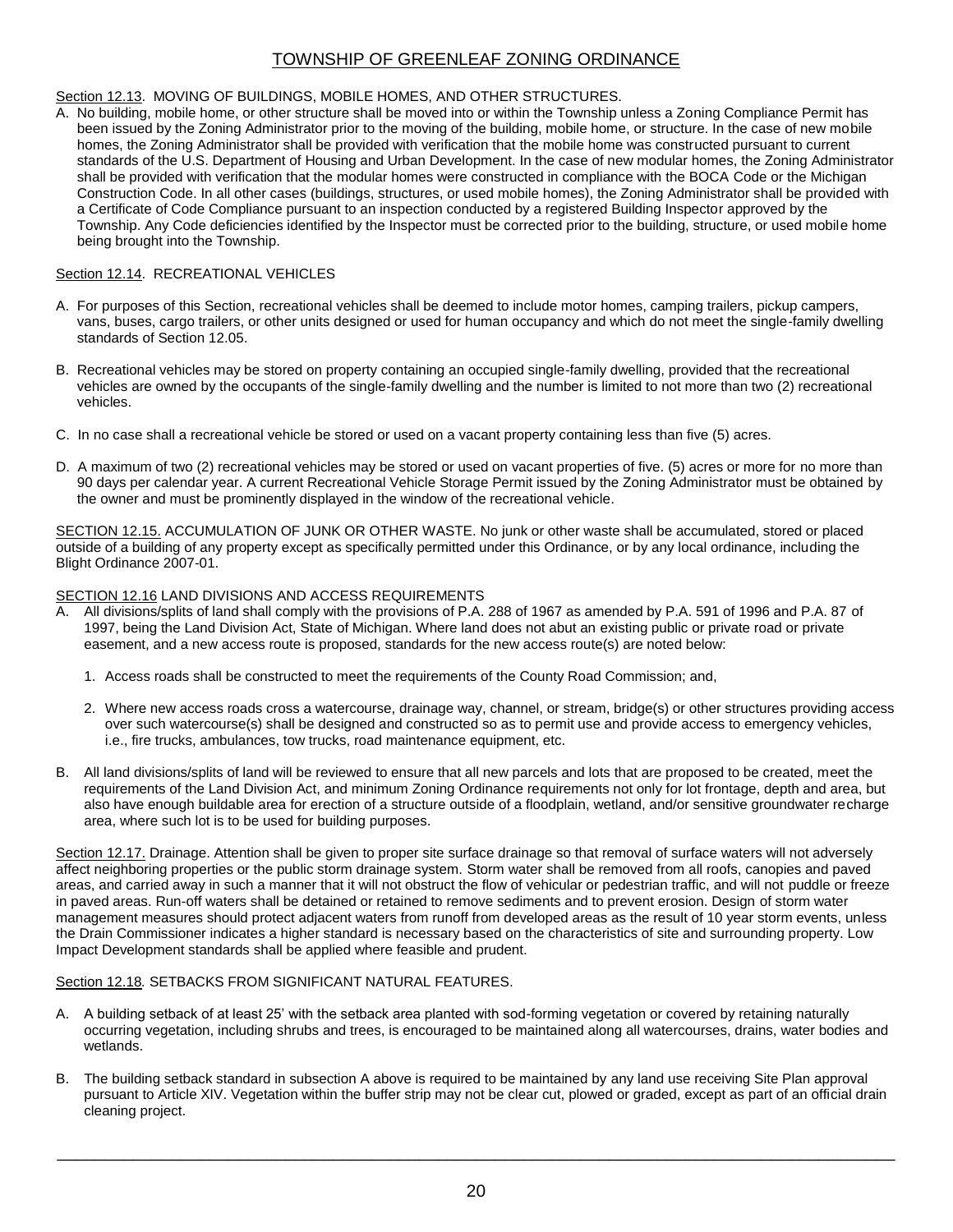#### **ARTICLE XIII**

#### Non-conforming Lots, Uses, and Structures

Section 13.01. CONTINUED NON-CONFORMING USES PERMITTED. Within the districts established by this Ordinance there exist lots, structures, and uses of land and structures, which were lawful prior to the adoption of this Ordinance. These nonconformities may continue until they are removed. The non-conformities shall not be enlarged upon, expanded or extended in any manner which increases their non-conformity.

Section 13.02. NON-CONFORMING LOTS OF RECORD. A single-family dwelling and customary accessory buildings may be erected .on any lot of record at the effective date of adoption of this Ordinance, provided the width, depth, and area is not less than one-half (50%) percent of that required by this Ordinance. Permission to build on smaller recorded lots which lack adequate width, depth, or area, may be granted by the Board of Zoning Appeals as long as reasonable living standards can be provided.

Section 13.03. NON-CONFORMING STRUCTURES. Where a lawful structure exists at the effective date of adoption of this Ordinance that could not be built under the terms of this Ordinance, such structure may be continued so long as it remains otherwise lawful, subject to the following provisions:

- A. No such non-conforming structure may be enlarged or altered in an way which increases its nonconformity.
- B. Should such non-conforming structure be destroyed by any means to an extent of more than seventy-five (75%) percent of its value, it shall not be reconstructed except in conformity with the provisions of this Ordinance.
- C. Should such structure be moved for any reason whatever, it shall thereafter conform to the regulations for the district in which it is located after it is moved.

Section 13.04. NON-CONFORMING USES OF LAND OR STRUCTURES. Where at the time of passage of this Ordinance lawful use of land or structures exists which would not be permitted by the regulations imposed by this Ordinance, the use may be continued so long as it remains otherwise lawful, provided:

- A. No such non-conforming use shall be enlarged or increased, nor extended to occupy a greater area of land or additional structures than that occupied -at the effective date of adoption or amendment of this Ordinance.
- B. If any such non-conforming use ceases for any reason for a period of more than twelve (12) months any subsequent use shall conform to the regulations specified by this Ordinance.
- C. No additional structure not conforming to the requirements of this Ordinance shall be erected in connection with such nonconforming use of land.
- D. No existing structure devoted to a use not permitted by this Ordinance in the district in which it is located shall be enlarged, extended, constructed, reconstructed, moved, or structurally altered except in changing the use of the structure to a use permitted in the district in which it is located.

## **ARTICLE XIV**

#### Planning Commission

Section 14.01. MEMBERSHIP. There is hereby established a Township Planning Commission as authorized by Public Act 110 of 2006, being the Michigan Zoning Enabling Act or Public Act 33 of 2008, being the Michigan Planning Enabling Act. The Planning Commission shall consist of between five and seven members appointed by the Township Supervisor with the approval of the Township Board. The members shall be representative of major interests as they exist in the Township. One member of the Planning Commission shall also be a member of the Township Board. Each member shall be appointed for a term of three years, except that the term of the member who also serves on the Township Board shall terminate if the membership on the Township Board terminates before the end of the three-year Planning Commission term. The Planning Commission shall elect a Chairman, Vice-Chairman, and Secretary from its members. The terms of these offices shall be one year.

Section 14.02. MISFEASANCE, MALFEASANCE and NONFEASANCE. The Township Board may remove a member of the planning commission for misfeasance, malfeasance and nonfeasance in office upon written charges and after a public hearing. Before casting a vote on a matter in which a member may reasonably be considered to have a conflict of interest, the member shall disclose the potential conflict of interest to the planning commission. The member is disqualified from voting on the matter if so provided by the bylaws or a majority vote of the remaining members of the planning commission. Failure of a member to disclose a potential conflict of interest as required by this subsection constitutes malfeasance in office. Unless the Township Board, by ordinance, defines conflict of interest for the purposes of this subsection, the planning commission shall do so in its bylaws.

Section 14.03. POWERS. The Planning Commission shall have the power to review and approve site plans pursuant to Article XV of this Ordinance, to hear and decide requests for uses permitted after special, approval pursuant to Article XVI of this Ordinance, and to hear and make recommendations on zoning amendment requests pursuant to Article XVIII of this Ordinance. The Planning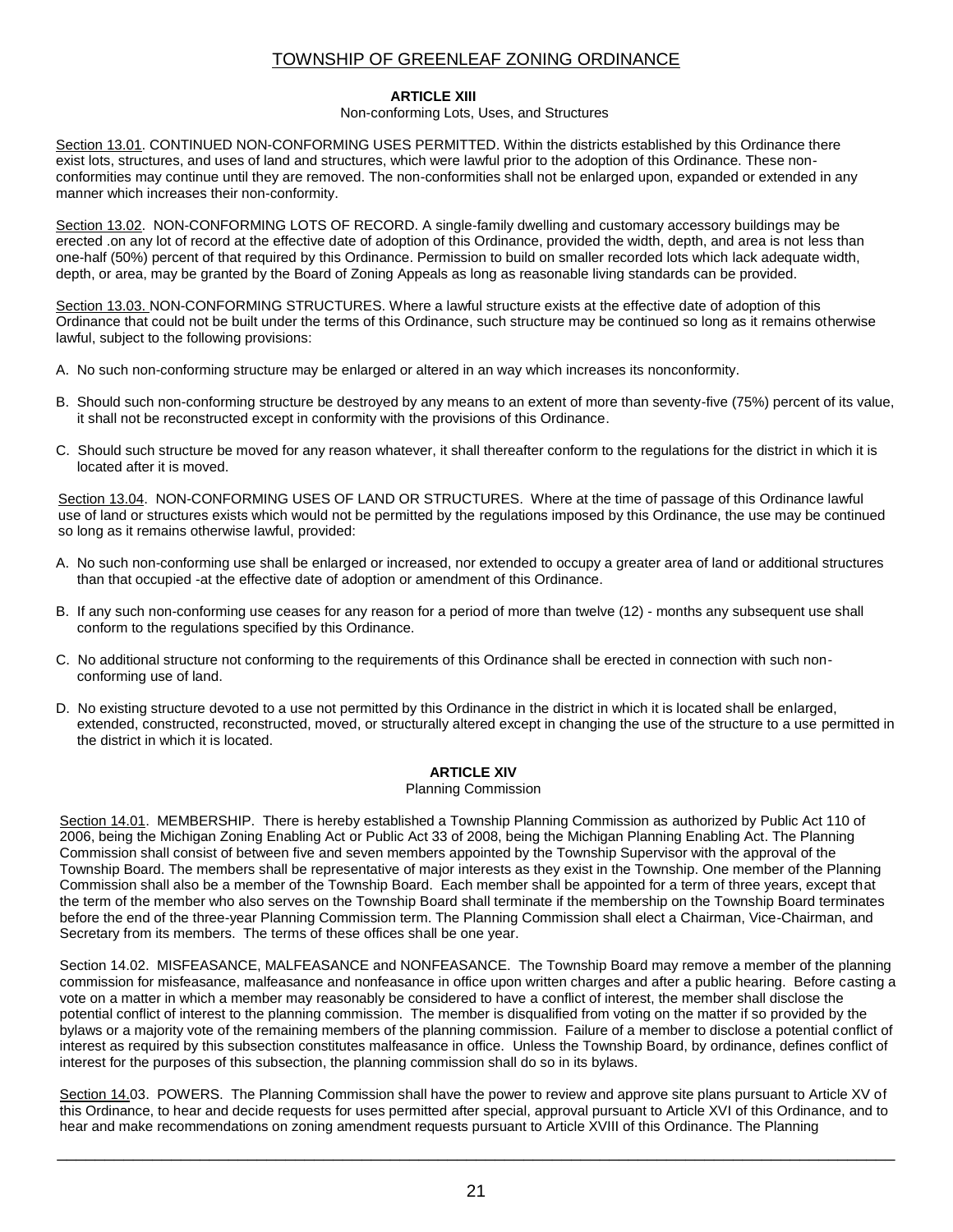Commission shall also have the power to prepare and adopt, and review or update at least every five years, a Master Plan as a guide for the development of the Township as provided for in the Michigan Planning Enabling Act, Act 33 of 2008.

## **ARTICLE XV**

#### Site Plan Review Requirements

Section 15.01. SCOPE. A site plan shall be prepared and submitted for every construction project and every proposed change in land use.

Section 15.02. PROCEDURE. All site plans shall be submitted first to the Zoning Administrator, who shall review the plans for compliance with the requirements of the Zoning Ordinance. The Zoning Administrator shall then refer the site plan, except those for single-family residences, farm buildings, or buildings which are accessory to single-family residence, to the Planning Commission for review and decision. Once a site plan is approved by the Planning Commission, it shall not be altered without the consent of the Planning Commission.

Section 15.03. CONTENT. Each site plan shall include the following:

- A. Area of the site.
- B. Date, north point, and scale.
- C. Dimensions of all property lines.
- D. Location and dimensions of all existing and proposed structures on the property or on adjacent properties within 100 feet of the property lines.
- E. Location and dimensions of all existing and proposed roads (including rights-of-way), driveways, sidewalks, and parking areas (see Article XI).
- F. Location of all existing and proposed utility lines, wells, septic systems, and storm drainage.
- G. Location, dimensions and details of proposed plantings, greenbelts and landscaped areas (see Section 12.08).
- H. Exterior drawings of proposed new buildings or existing buildings to which major additions are proposed.
- I. Location, dimensions, and drawings of existing and proposed signs (see Section 12.06).
- J. Name, address, and telephone number of the person who prepared the site plan.

Section 15.04. STANDARDS. In determining whether to approve, modify, or deny a site plan, the Planning Commission shall consider the following:

- A. Adequacy of traffic ingress, egress, circulations, and parking.
- B. Adequacy of landscaping to protect adjoining properties and enhance the environment of the community.
- C. Location and design of proposed structures so as to ensure that detrimental effects on adjacent properties will be minimized.
- D. Adequacy of storm drainage.
- E. Location and design of signs so as to prevent highway visibility obstructions, driver distractions, encroachments, and adverse impacts on the community environment.
- F. Groundwater Protection Standards:
	- 1. The project and related improvements shall be designed to protect the natural environment, including lakes, ponds, streams, wetlands, floodplains, groundwater and steep slopes. For facilities which use, store or generate hazardous substances in quantities greater than 100 kilograms per month (equal to about 25 gallons or 220 pounds), the following additional site plan review information is required:
		- a. Location and size of interior and exterior areas and structures to be used for storage, use, loading/unloading, recycling, or disposal of hazardous substances.
		- b. Location of all underground and above ground storage tanks for such uses as fuel storage, waste oil holding tanks, chemical storage, hazardous waste storage, collection of contaminated storm water or wash water, and all similar uses.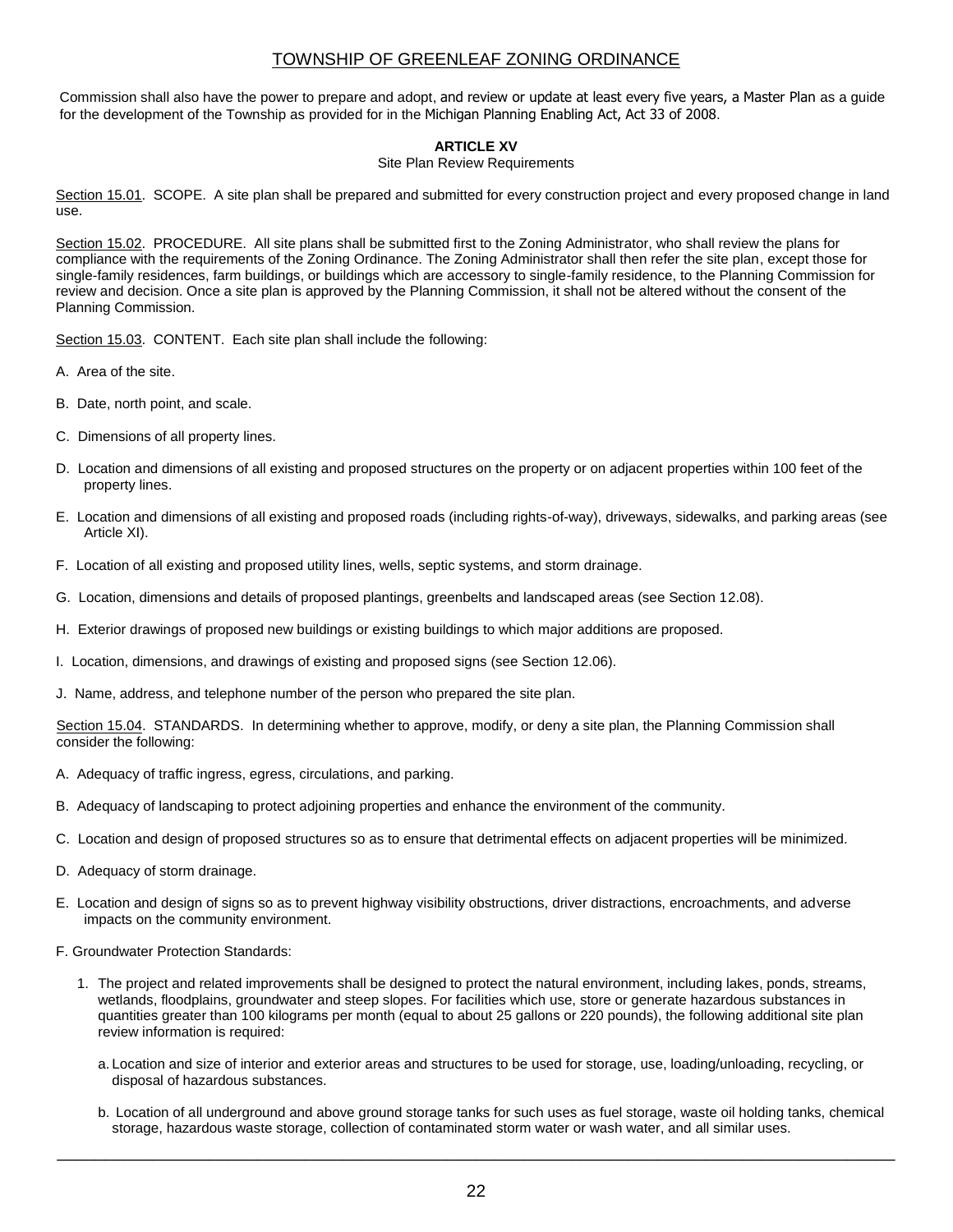- c. Location of exterior drains, dry wells, catch basins, retention/detention areas, sumps and other facilities designed to collect, store or transport storm water or wastewater. The point of discharge for all drains and pipes shall be specified on the site plan.
- d. Delineation of areas on the site which are known as suspected to be contaminated, together with a report on the status of site cleanup.
- 2. Site plan review standards for facilities which use, store, or generate hazardous substances:
	- a.Sites at which hazardous substances are stored, used or generated shall be designed to prevent spills and discharges to the air, surface of the ground, groundwater, lakes, streams, rivers or wetlands.
	- b.Secondary containment for above ground areas where hazardous substances are stored or used shall be provided. Secondary containment shall be sufficient to store the substance for the maximum anticipated period of time necessary for the recovery of any released substance.
	- c. General purpose floor drains shall only be allowed if they are approved by the responsible agency for connection to a public sewer system, an on-site closed holding tank (not a septic system), or regulated through a State of Michigan groundwater discharge permit.
	- d.State and federal agency requirements for storage, spill prevention, record keeping, emergency response, transport and disposal of hazardous substances shall be met. No discharges shall be allowed without required permits and approvals.

Section 15.05. BOND. The Planning Commission may require that a cash deposit shall be posted with the Township as a guarantee that the project will be completed in accordance with the approved site plan. Upon the completion of the project in accordance with the approved site plan, the bond shall be released. The amount of the bond shall be five (5%) percent of the project cost, but in no case shall the bond amount be less than One Thousand (\$1,000.00) Dollars.

Section 15.06. TIME FOR COMPLETION. Each site plan shall be fully complied with and all construction completed within one (1) year of the date the building permit is issued. Site plan approval shall expire two (2) years from the date the Planning Commission granted initial approval, unless the site plan has been fully completed or unless an extension has been granted by the Planning Commission.

Section 15.07. SOIL EROSION. The proposed development shall include measures to prevent soil erosion and sedimentation during and after construction. All development within 500 feet of an inland lake or stream, or which proposes to expose more than an acre of soil shall obtain a Soil Erosion and Sedimentation Control Permit before undertaking land clearing, top soil removal, tree cutting or development unless the activity is exempt under the Natural Resources and Environmental Protection Act, as it is for bonafide agricultural activities.

## **ARTICLE XVI**

Procedures For Uses Permitted After Special Approval Of The Planning Commission

Section 16.01. APPLICATION. For all uses permitted after special approval, a written application shall be submitted to the Planning Commission. Such application shall contain a description of the proposed use, a legal description and street location of the property on which the proposed use would be located, the signature of the property owner, the signature of the petitioner (if different from the property owner), and a scale drawing of the site. The scale drawing shall show existing and proposed buildings, driveways, points of ingress and egress, parking areas, fencing, landscaping, signs and road right-of-ways.

Section 16.02. HEARING. Requests for Uses Permitted After Special Approval (special land uses) maybe heard and decided at any regular or special meeting of the Planning Commission, provided the petitioner has presented all required information and the public hearing has been held. Notice of public hearing shall be sent by mail or personal delivery to the owners of property for which approval is being considered. Notice shall also be sent to all persons to whom real property is assessed within three hundred (300) feet of the property and the occupants of all structures within three hundred (300) feet of the property regardless of whether the property or occupant is located in the Township. A notice shall also be published once in a newspaper of general circulation. All notices, whether mailed, personally delivered, or published, shall be done not less than fifteen (15) days prior to the hearing.

Section 16.03. STANDARDS. Requests for uses permitted after special approval shall be granted or denied based on the following standards:

- A. The location, size and character of the proposed use shall be in harmony with, and appropriate to the surrounding neighborhood.
- B. The proposed use shall not result in the creation of a hazardous traffic condition.
- C. The site layout, intensity of use, and time periods of use shall not be such as to create a nuisance due to dust, noise, smell, vibration, smoke, or lighting.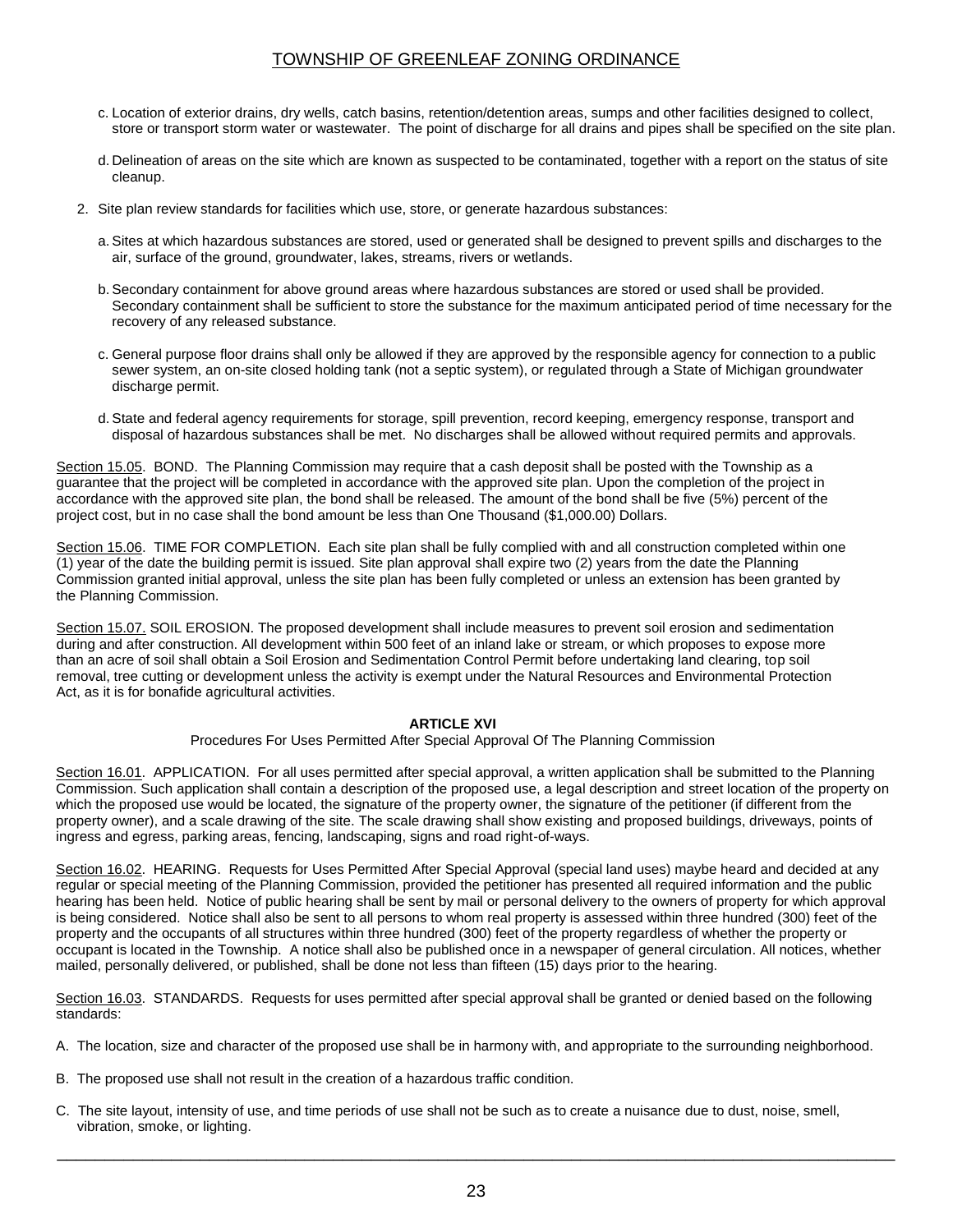D. All specific requirements of the zoning district where the proposed use would be located shall be complied with.

Section 16.04. DECISION. The Planning Commission may deny, approve, or approve with conditions any request for a Use Permitted After Special Approval. A Use Permitted After Special Approval shall be approved if the request is in compliance with the standards stated in the Zoning Ordinance. The decision of the Planning Commission shall be incorporated in a statement containing the findings and conclusion on which the decision is based and any conditions imposed. Any condition imposed shall meet all of the following requirements:

- A. Be designed to protect natural resources, the health, safety, and welfare and the social and economic well-being of those who will use the land use or activity under consideration, residents and landowners immediately adjacent to the proposed land use or activity, and the community as a whole.
- B. Be related to the valid exercise of the police power, and purposes which are affected by the proposed use or activity.
- C. Be necessary to meet the intent and purpose of the Zoning Ordinance, be related to the standards established in the Ordinance for the land use or activity under consideration, and be necessary to ensure compliance with those standards.

Section 16.05. EXPIRATION. Planning Commission permission for a use permitted after special approval shall expire one year from the date of the meeting at which permission is granted unless the premises has actually been occupied by the use permitted or unless construction has been undertaken to prepare the premises for the use permitted within the one-year period.

#### **ARTICLE XVII**

#### Zoning Board of Appeals

Section 17.01. ESTABLISHMENT AND MEMBERSHIP OF ZONING BOARD OF APPEALS. There is hereby established a Zoning Board of Appeals. The Zoning Board of Appeals shall consist of three (3) members appointed by the Township Board. One member shall be a member of the Township Board. One member shall be a member of the Planning Commission. The remaining member and any alternate members shall be electors who is are not employees or contractors of the Township. One or two alternate members may be appointed. An alternate member may be called to serve on the Zoning Board of Appeals if a regular member is absent or if a regular member has abstained for reasons of conflict of interest. An alternate member who participates in a public hearing shall continue to serve for that case until a final decision is made. Each member and alternate member shall be appointed for staggered a terms of three years, except that the term of office of the members who are also members of the Township Board or Planning Commission shall terminate if their membership on the Township Board or Planning Commission terminates. A successor shall be appointed not more than one (1) month after the term of the preceding member has expired. Vacancies for unexpired terms shall be filled for the remainder of the term. The Zoning Board of Appeals shall elect a Chairman, Vice-Chairman, and Secretary. The Township Board member may not serve as Chairman. No business shall be conducted unless a majority of the regular members of the Zoning Board of Appeals are present.

Section 17.02. APPLICATIONS AND NOTICES OF HEARINGS. All applications for variances or appeals must be applied for in writing on forms provided by the Township. The Zoning Board of Appeals may require the appellant to provide such additional information as is necessary to make a decision. The Zoning Board Of Appeals shall give notice of the hearing by mail or personal delivery to the owners of property for which approval is being considered. Notice shall also be sent to all persons to whom real property is assessed within three hundred (300) feet of the property and the occupants of all structures within three hundred (300) feet of the property regardless of whether the property or occupant is located in the Township. Notice shall also be published in a newspaper of general circulation. All notices, whether mailed, personally delivered, or published, shall be done at least fifteen (15) days prior to the hearing.

#### Section 17.03. POWERS.

A. Administrative Appeals. The Zoning Board of Appeals shall hear and decide questions that arise in the administration of the Zoning Ordinance, including the interpretation of zoning maps. It shall hear and decide appeals from and review any administrative order, requirement, decision, or determination made by an administrative official or body charged with enforcement of the Zoning Ordinance. This shall include appeals from Planning Commission decisions as to Uses Permitted After Special Approval and Planned Unit Developments.

B. Non-Use Variances. The Zoning Board of Appeals shall have the power to vary non-use or dimensional ordinance provisions whenever there are practical difficulties imposed on a property owner if the strict letter of the ordinance is carried out.

C. Use Variances. The Zoning Board of Appeals shall also have the power to grant use variances whenever there are unnecessary hardships imposed on a property owner if the strict letter of the ordinance is carried out. In order to grant a use variance, each of the following requirements shall be met:

- 1. The situation cannot be self created.
- 2. The circumstances must be unique to the property.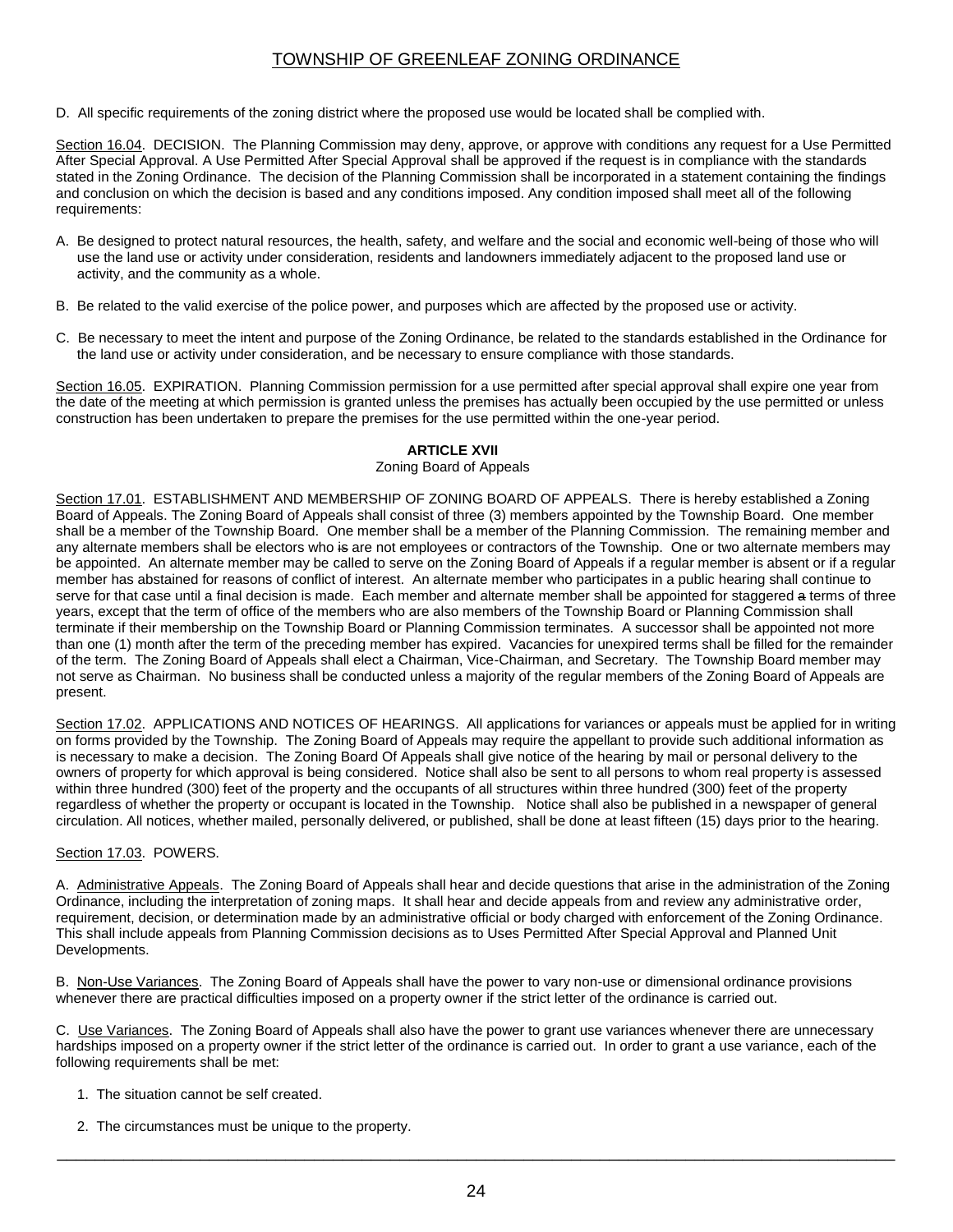- 3. The character of the neighborhood cannot be altered by the granting of the variance.
- 4. The land cannot be reasonably built upon in conformity with the Zoning Ordinance.

#### Section 17.04. DECISIONS.

A. The Zoning Board of Appeals shall decide appeals and variance requests in such a manner that the spirit of the ordinance is observed, public safety secured, and substantial justice done.

B. No decision can be made unless a majority of the regular members are present. The Zoning Board of Appeals shall state the grounds for each decision.

C. In making a decision, the Zoning Board of Appeals may impose such conditions that it may deem necessary to comply with the spirit and purpose of the Zoning ordinance. Any conditions imposed by the Zoning Board of Appeals shall meet the following requirements:

- 1. Be designed to protect natural resources, the health, safety, and welfare and the social and economic well-being of those who will use the land use or activity under consideration, residents and landowners immediately adjacent to the proposed land use or activity, and the community as a whole.
- 2. Be related to the valid exercise of the police power, and purposes which are affected by the proposed use or activity.
- 3. Be necessary to meet the intent and purpose of the Zoning Ordinance, be related to the standards established in the Ordinance for the land use or activity under consideration, and be necessary to ensure compliance with those standards.

Section 17.05. EXPIRATION OF VARIANCE APPROVALS. Any variance shall expire one year from the date it is granted unless use of the property has begun or construction has been undertaken pursuant to the variance.

#### **ARTICLE XVIII**

Amendments and Rezoning

Section 18.01. APPLICATION. The Township Board may, after a public hearing by the Township Planning Commission, amend the regulations or the district boundaries of this Ordinance pursuant to the authority and according to the procedure set forth in the Michigan Zoning Enabling Act. Proposed amendments to the regulations or district boundaries of the Ordinance may be initiated by the Township Planning Commission, the Township Board or an individual petitioner. Whenever an individual petitioner requests a zoning amendment, he shall be the fee owner of the premises concerned or else have the fee owner also subscribe to his petition. A petition for rezoning shall be submitted to the Township Clerk along with a rezoning fee, as established by the Township Board.

Section 18.02. NOTICE OF HEARING. Notice of a public hearing by the Planning Commission shall be published at least once in a newspaper of general circulation in the Township for each proposed amendment to the regulations or district boundaries. The first publication shall be made not less than fifteen (15) days before the date of the hearing. If property is proposed to be rezoned, notice shall also be delivered personally or by mail to the owner of the property proposed for rezoning and the owners and occupants of all property within three hundred (300) feet of the property proposed to be rezoned. The notice shall be delivered at least fifteen (15) days before the hearing.

Section 18.03. PLANNING COMMISSION HEARING AND RECOMMENDATIONS. After conducting the required public hearing, the Township Planning Commission shall adopt recommendations as to the approval or denial of the proposed rezoning of property or amendment to the Ordinance regulations. Upon completion of action by the Township Planning Commission, the proposed rezoning or amendment shall be submitted to the Sanilac County Planning Commission for review and recommendation

Section 18.04. TOWNSHIP BOARD. Upon receipt of the recommendations of the Township Planning Commission and the County Planning Commission, the Township Board shall undertake consideration of the proposed rezoning or amendment. If no recommendation is received from the County Planning Commission within 30 days after it received the proposed rezoning or amendment, the Township Board shall conclusively presume that the County has waived its right for review and recommendation. Any decision by the Township Board which results in the rezoning of property or the amendment of the Ordinance shall be incorporated in an ordinance duly adopted and published by the Township Board.

## **ARTICLE XIX**

Voluntary Rezoning Agreements

Section 19.01. AUTHORITY. The Township Board may, after a public hearing by the Township Planning Commission, enter into an agreement with a property owner to rezone property pursuant to the authority contained in Public Act 110 of 2006, being the Michigan Zoning Enabling Act.

Section 19.02. APPLICATION. Any offer to enter into a rezoning agreement shall be submitted to the Township Clerk along with a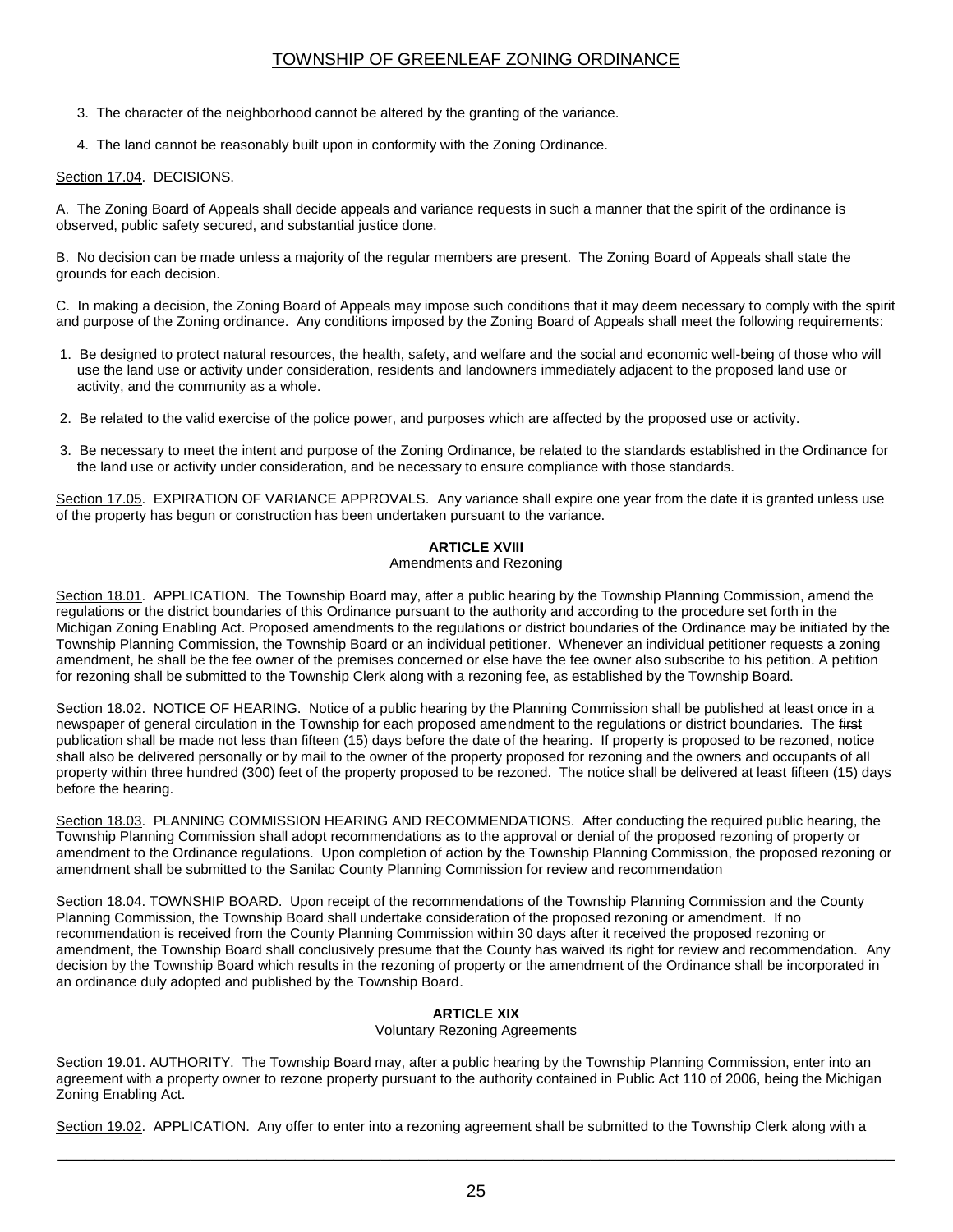rezoning agreement fee, in an amount established by the Township Board. Whenever a petitioner offers to enter into a rezoning agreement, the person shall be the owner of the premises concerned or else have the owner subscribe to the offer. Proposed rezoning agreements may only be initiated by the property owner and not by the Township.

Section 19.03. PLANNING COMMISSION HEARING AND RECOMMENDATION. After conducting a public hearing, the Township Planning Commission shall adopt recommendations as to the approval, approval with revisions, or denial of a proposed rezoning agreement. All procedural requirements for a rezoning, as contained in Article XIX, shall be complied with.

Section 19.04. TOWNSHIP BOARD. Upon receipt of the recommendations of the Township Planning Commission, the Township Board shall undertake consideration of the proposed rezoning agreement. Any decision by the Township Board which results in a rezoning agreement shall be incorporated in a written document duly executed by the Township Board and the property owner. Any such agreement shall be recorded with the Register of Deeds and shall run with the land.

Section 19.05. STANDARDS FOR DECISION. In deciding whether or not to approve a proposed rezoning agreement, the Planning Commission and the Township Board shall base their decisions on the following factors:

A. The terms of the offer must be reasonably related to the property covered in the agreement.

B. The proposed land use must be designed in such a way as to be compatible with surrounding land uses.

C. The proposed land use must be consistent with the goals and policies of the Township.

Section 19.06. LIMITATIONS ON AGREEMENTS. A rezoning agreement shall not be used to allow anything that would not otherwise be permitted in the proposed new zoning district. Any proposed variation from district requirements such as density, permitted uses, or lot size, shall only be granted by the Board of Zoning Appeal pursuant to the variance standards contained in Article XVII. Any agreement shall include a specific time period during which the terms of the agreement must be completed.

Section 19.07. ZONING REVERSION. In the event that the terms of a zoning agreement are not fulfilled within the time specified in the agreement, the Township Board shall initiate a proposed rezoning to revert the property back to the original classification.

## **ARTICLE XX**

Violations

Section 20.01. ENFORCEMENT AND PENALTY. Any person, firm, or corporation, or anyone acting in behalf of said person, firm or corporation, who shall violate any of the provisions of this Ordinance, or who shall fail to comply with any of the regulatory measures or conditions of the Board of Zoning Appeals, or the Planning Commission, adopted pursuant hereto, shall upon conviction thereof be subject to a fine of not more than Five Hundred (\$500.00) Dollars and court costs, or by imprisonment in the County Jail for a period not to exceed ninety (90) days, or by both such fine and imprisonment. Each day such violation continues shall be deemed a separate offense. The imposition of any sentence shall not exempt the offender from compliance with the requirements of this Ordinance.

Section 20.02. NUISANCE PER SE. Any building or structure which is used, erected, altered, razed, or converted or any use of any premises which is begun or changed and in violation of any provision of this Ordinance, is hereby declared to be a nuisance per se.

## **ARTICLE XXI**

## **Definitions**

Section 21.01. DEFINITIONS. For the purpose of this Ordinance, certain terms are herewith defined. Terms not herein deemed shall have the meanings customarily assigned to them.

ACCESSORY BUILDING. A building related to and secondary to the main use of the premises.

ACCESSORY USE. A use naturally and normally incidental and subordinate to the main use of the premises.

AGRICULTURAL LAND. Substantially undeveloped land devoted to the production of plants and animals useful to humans, including, but not limited to, forage and sod crops, grains, feed crops, field crops, dairy products, poultry and poultry products, livestock, herbs, flowers, seeds, grasses, nursery stock, fruits, vegetables, Christmas trees, and other similar uses and activities.

ALTERATIONS. Any change, addition or modification in construction of the structural members of a building, such as walls, partitions, columns, beams, or girders.

BOARD OF APPEALS. The duly appointed Board of Zoning Appeals for the Township of Greenleaf.

BUILDING. A structure, either temporary or permanent, having a roof supported by columns or walls for the shelter, support of enclosure of persons, animals, or personal property. This shall include vehicles, trailers, or mobile homes situated on private property and used for purposes of a building.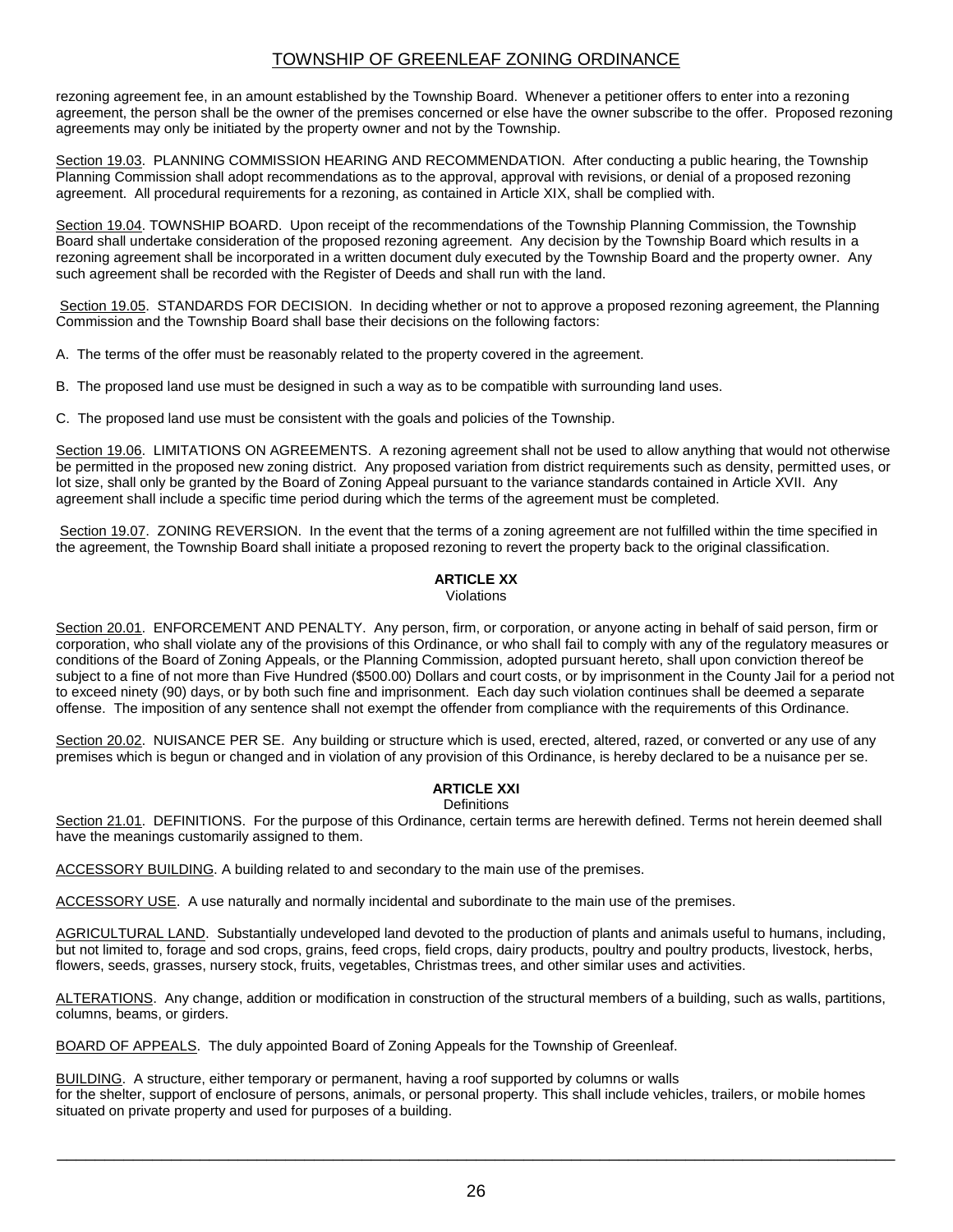COMMERCIAL OR INDUSTRIAL FACILITY. Any business or industry located on a parcel of land which has been zoned for commercial or industrial use or which is recognized by the Township as a legal non-conforming use which existed prior to the adoption of the Zoning Ordinance.

DWELLING- DUPLEX OR TWO-FAMILY. A building used or designed as a residence for two (2) families.

DWELLING- MULTIPLE-FAMILY. A building used or designed as a residence for three (3) or more families.

DWELLING- SINGLE-FAMILY. A building used or designed exclusively as a residence for one (1) family, including multi-generational families.

DWELLING UNIT. Any house, building, mobile home, or portion thereof which is designed for or occupied as a residence or sleeping quarters for a person, persons, or family as a single unit.

ERECTED. The word "erected" includes built, constructed, reconstructed, moved upon, or any physical operations on the premises required to construct a building. Excavations, fill, or drainage relating to the construction or placement of a structure shall be considered a part of erecting.

EXCAVATING. The removal of sand, stone, gravel or dirt from its natural location.

FARM. All of the associated land, operated as a single unit on which bona fide farming is carried on, including livestock and poultry raising, feedlots, dairying, crop production, forestry, tree and shrub nurseries, greenhouses, sod farms, truck gardens and similar enterprises involving agricultural production. This shall include portable sawmills used for the purpose of processing the wood grown on the farm on which the sawmill is located.

FARM BUILDING. Any building or structure, other than a dwelling, which is customarily used on farms for the pursuit of their agricultural activities.

FILLING. The depositing or dumping of any matter onto or into the ground.

FLOOR AREA. The sum of the gross horizontal areas of the several floors of the building measured from the exterior faces of the exterior walls. The "floor area" of a building shall include the basement floor area when more than one-half (1/2) of the basement height is above the finished lot grade.

INSTITUTIONAL FACILITY. Any church, school, governmental building or facility, lodge hall, veterans' organization building, or similar non-profit facility serving the community.

JUNK. Any motor vehicles, machinery; appliances, product, merchandise, scrap metals, broken concrete, or other scrap materials that are deteriorated, or are in a condition which cannot be used for the purpose that the product was manufactured.

JUNK YARD. Any property used for the storage, keeping, dismantling, or abandonment of junk outside of an enclosed building.

KENNEL. Any lot or premises on which four (4) or more dogs, six (6) months old or older, are kept either permanently or temporarily.

LIVESTOCK. Horses, cattle, sheep, goats, mules, donkeys, hogs, and other hoofed animals.

LOT OF RECORD. Any parcel of land which is separately described in a deed, land contract, or similar legal document evidencing a conveyance of ownership and recorded with the Sanilac County Register of Deeds.

LOW IMPACT DEVELOPMENT (LID): An approach to land development that uses various land planning and design practices and technologies to simultaneously conserve and protect natural resource systems, water quality and reduce infrastructure costs.

MOBILE HOME OR MANUFACTURED HOME (includes house trailer, trailer coach, and doublewide mobile home). A dwelling unit designed for long term occupancy and designed to be transported after fabrication on its own wheels or as one or more units. This includes all units which could be licensed under the provision of Act 300 of the Public Acts of 1949, as amended.

MANUFACTURED HOUSING PARK. Any parcel of land which has been designed, improved or used for the placement of three or more manufactured homes or mobile homes for dwelling purposes.

NON-USE VARIANCE. A variance granted by the Zoning Board of Appeals which allows for a variation of a dimensional requirement of the Zoning Ordinance or which allows for a variation of a requirement of the Zoning Ordinance not involving the uses permitted within the particular zoning district.

OFF-SITE SIGN (BILLBOARD). A sign advertising something other than the facility which is located on the same parcel of land as the sign.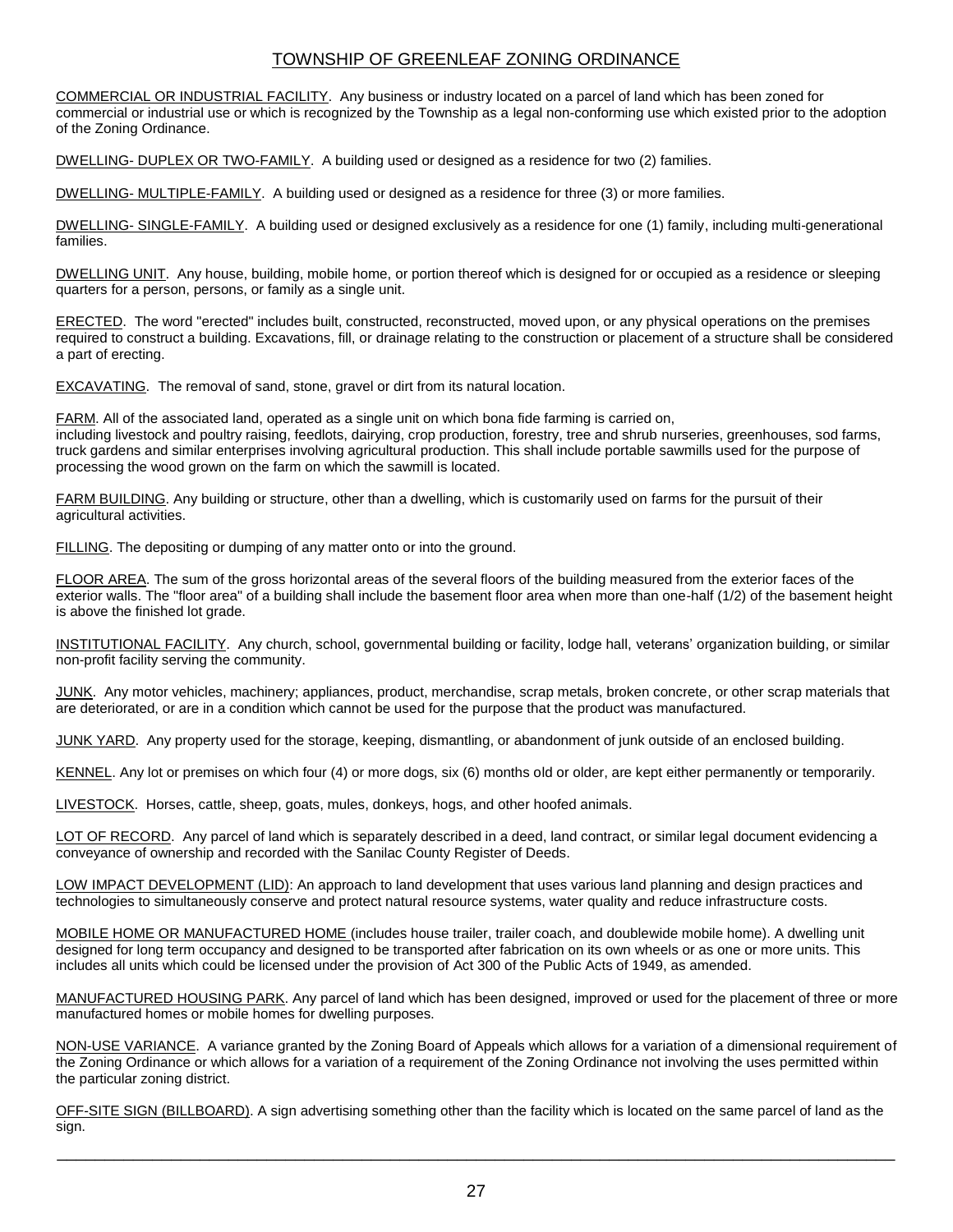PARKING SPACE. An area of not less than ten (10) feet wide by twenty (20) feet long, designed for the parking of a motor vehicle, such space being exclusive of necessary drives, aisles, entrances, or exits and being fully accessible for the storage or parking of permitted vehicles.

PLANNING COMMISSION. The duly appointed Planning Commission of Greenleaf Township, as authorized by Public Act 110 of 2006, being the Michigan Zoning Enabling Act.

PRINCIPAL ON-SITE SIGN. A sign advertising the name of a facility located on the same parcel of land as the sign.

OUARRYING. The removal of sand, clay, gravel, soil or similar material from its natural location for sale or use on a parcel of land other than the parcel on which the material was originally located.

SECONDARY ON-SITE SIGN. A sign advertising a service or product available at a facility located on the same parcel of land as the sign.

SETBACK. The distance between the base of a building and a road right-of-way line or a property line.

SIGN. Any outdoor sign, display, device, figure, painting, writing, drawing, message, placard, poster, billboard, or other thing designed, intended, or used to advertise or inform persons who are on the public roads.

SIGN AREA. The total surface area of a sign. In the case of signs having two sides back-to-back, the sign area shall be the total surface area of one side of the sign.

SIGNIFICANT NATURAL FEATURE: A natural area as designated by the Planning Commission, County Board, or the Michigan Department of Environmental Quality which exhibits unique topographic, ecological, hydrological, or historical characteristics such as a wetland, flood plain, high risk erosion area, environmental area, water features, or other unique natural features.

STRUCTURE. Anything constructed, erected, or placed on a parcel of land which is permanently located in the ground or attached to something having a permanent location. This shall include buildings, mobile homes, pre-manufactured units, modular units, and similar items. Any structure located on the same premises for more than six months shall be deemed to be permanently located within the meaning of this definition.

TIP HEIGHT. When referring to a Wind Energy System the distance measured from ground level to the furthest vertical extension of the rotor.

TOWNSHIP BOARD. The duly elected or appointed Township Board of the Township of Greenleaf

TRAVEL TRAILERS (including recreational vehicles, camping trailers, truck campers, and motor homes. Vehicular-type portable structures, primarily designed as temporary living accommodations for recreational camping or travel use. These vehicles can either be towed, hauled, or affixed to another vehicle and driven from one site to another without requiring a special transportation permit for travel.

TRAVEL TRAILER PARK. Any parcel of land designed, improved, or used for the placement of three (3) or more travel trailers or tents (used for recreation, camping or travel use) for overnight accommodations.

UNDEVELOPED STATE. A natural state preserving natural resources, natural features scenic or wooded conditions, agricultural use, open space, or a similar use or condition. Land in an undeveloped state does not include a golf course but may include a recreational trail, picnic area, children's play area, greenway, or linear park. Land in an undeveloped state may be, but is not required to be, dedicated to the use of the public.

USE. The purpose for which a parcel of land or a building is designed, arranged, or intended or the purpose for which it is occupied, maintained, or leased.

USE VARIANCE. A variance granted by the Zoning Board of Appeals which allows a land use within a zoning district which is not otherwise permitted by the terms of the Zoning Ordinance.

UTILITY-GRID WIND ENERGY SYSTEM. A wind energy system that is designed and built to provide electricity to the electric utility grid.

YARD. An open space of prescribed width or depth on the same land with a building or group of buildings, which open space lies between the building or group of buildings, and the nearest lot line and is unoccupied and unobstructed from the ground upward.